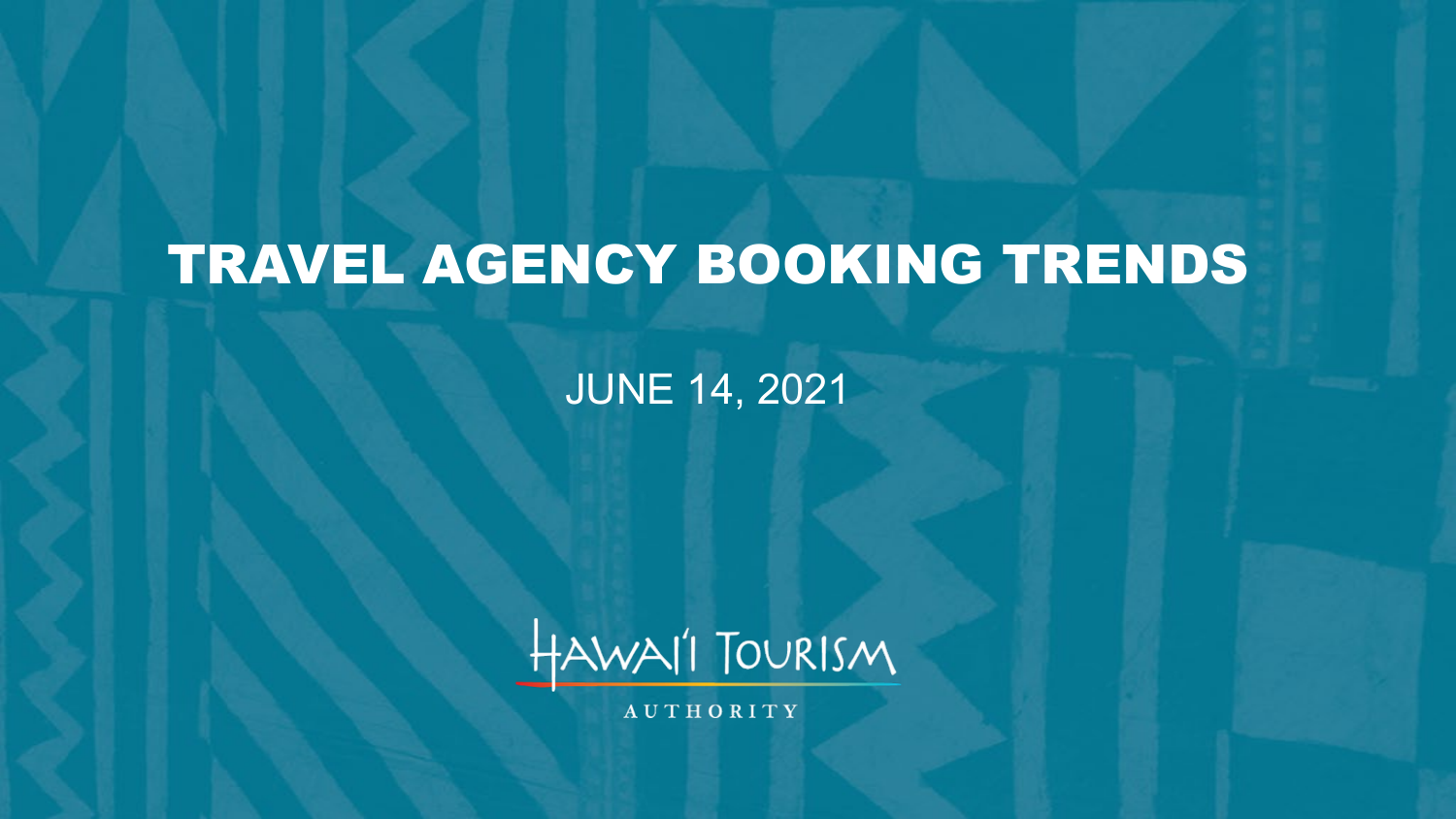# Global Agency Pro

- HTA subscribes to Global Agency Pro, an online travel distribution system consisting of Travel Agency data.
- Global Agency Pro provides access to over 90% of the world's Travel Agency airline transactions.
- The database consists of five years of historical ticketing data and one year of advance purchase data.
- The information is updated daily with a recency of two days prior to current date.

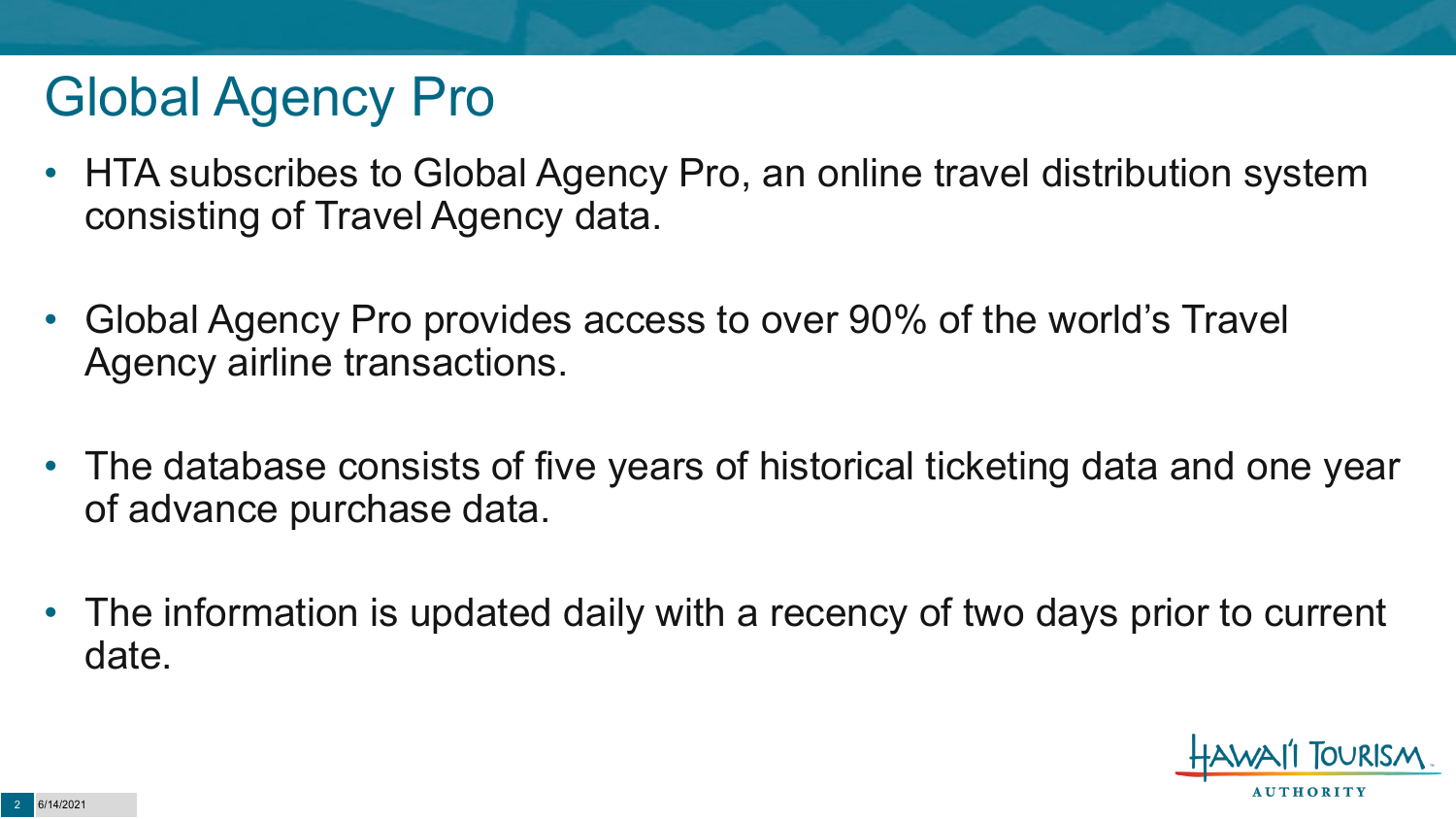# Global Agency Pro Index

#### • Bookings

– Net sum of the number of visitors (i.e., excluding Hawai'i residents and inter-island travelers) from Sales transactions counted, including Exchanges and Refunds.

#### • Booking Date

– The date on which the ticket was purchased by the passenger. Also known as the Sales Date.

#### • Travel Date

– The date on which travel is expected to take place.

#### • Point of Origin Country

– The country which contains the airport at which the ticket started.

#### • Travel Agency

– Travel Agency associated with the ticket is doing business (DBA).

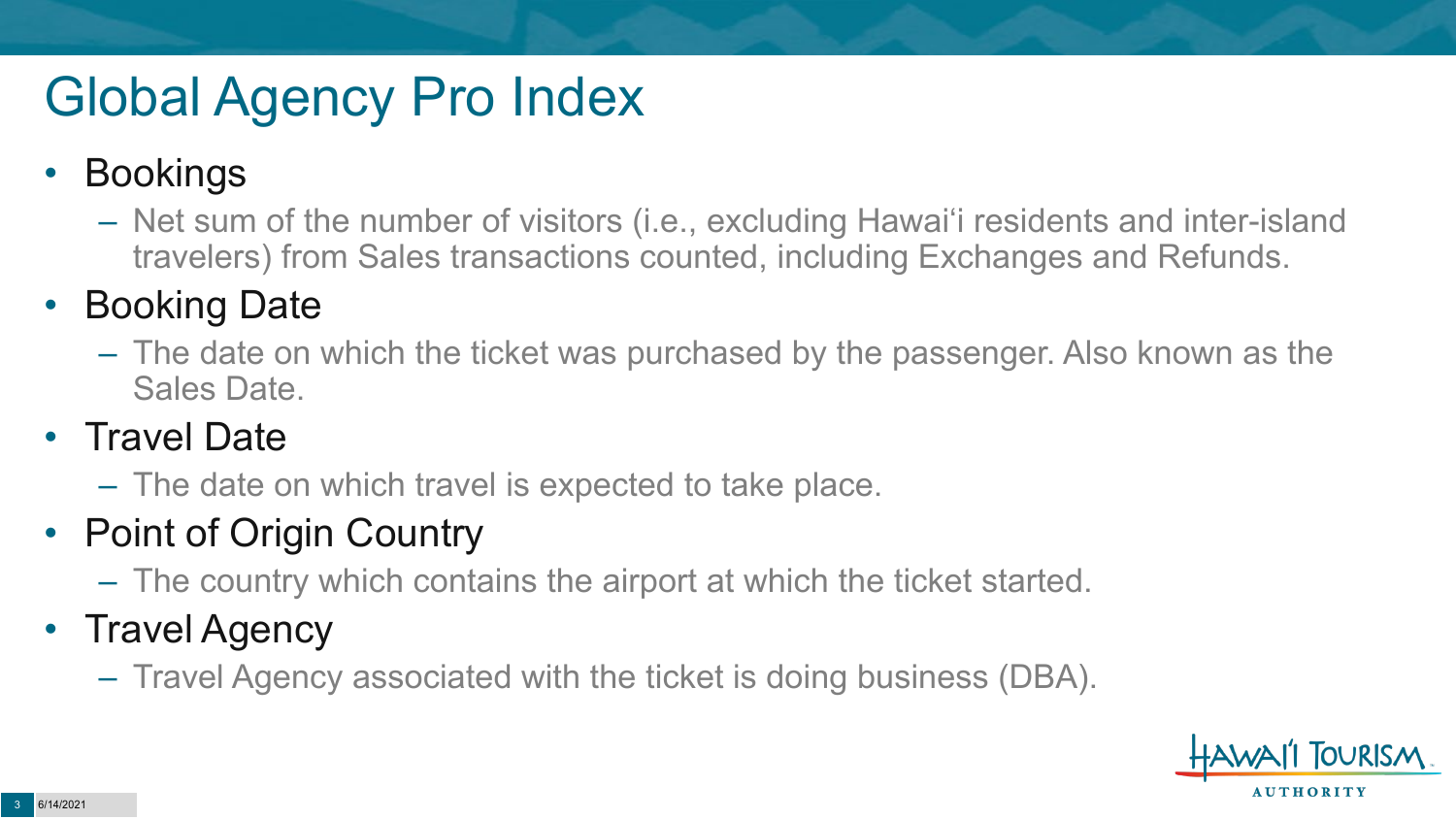US

#### Travel Agency Booking Pace for Future Arrivals, by Month



#### Travel Agency Booking Pace for Future Arrivals, by Quarter



OURISM.

**AUTHORITY** 

Source: Global Agency Pro as of 06/12/21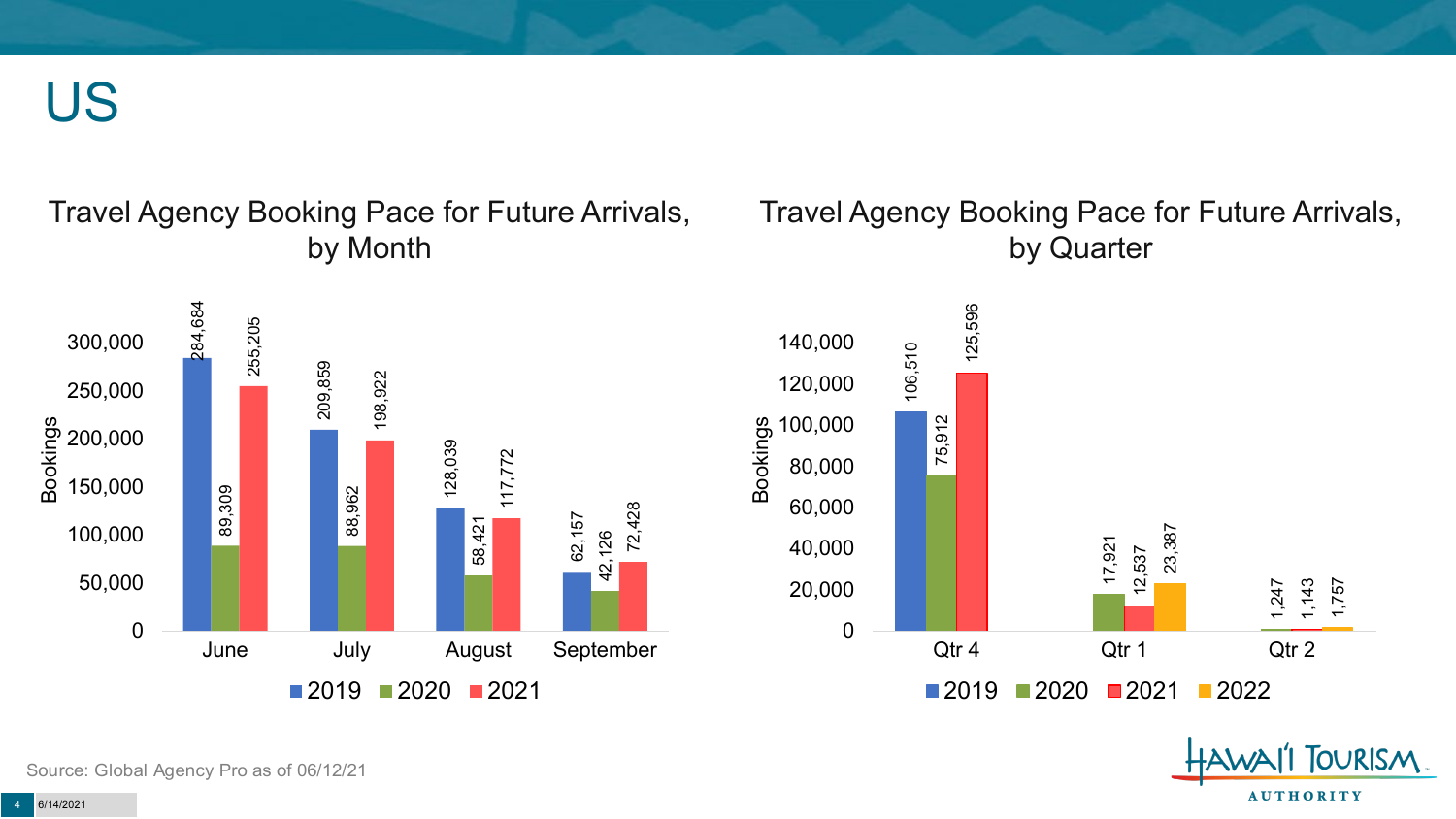

#### Travel Agency Booking Pace for Future Arrivals, by Month

#### Travel Agency Booking Pace for Future Arrivals, by Quarter



Source: Global Agency Pro as of 06/12/21

5 6/14/2021

**AUTHORITY** 

**OURISM**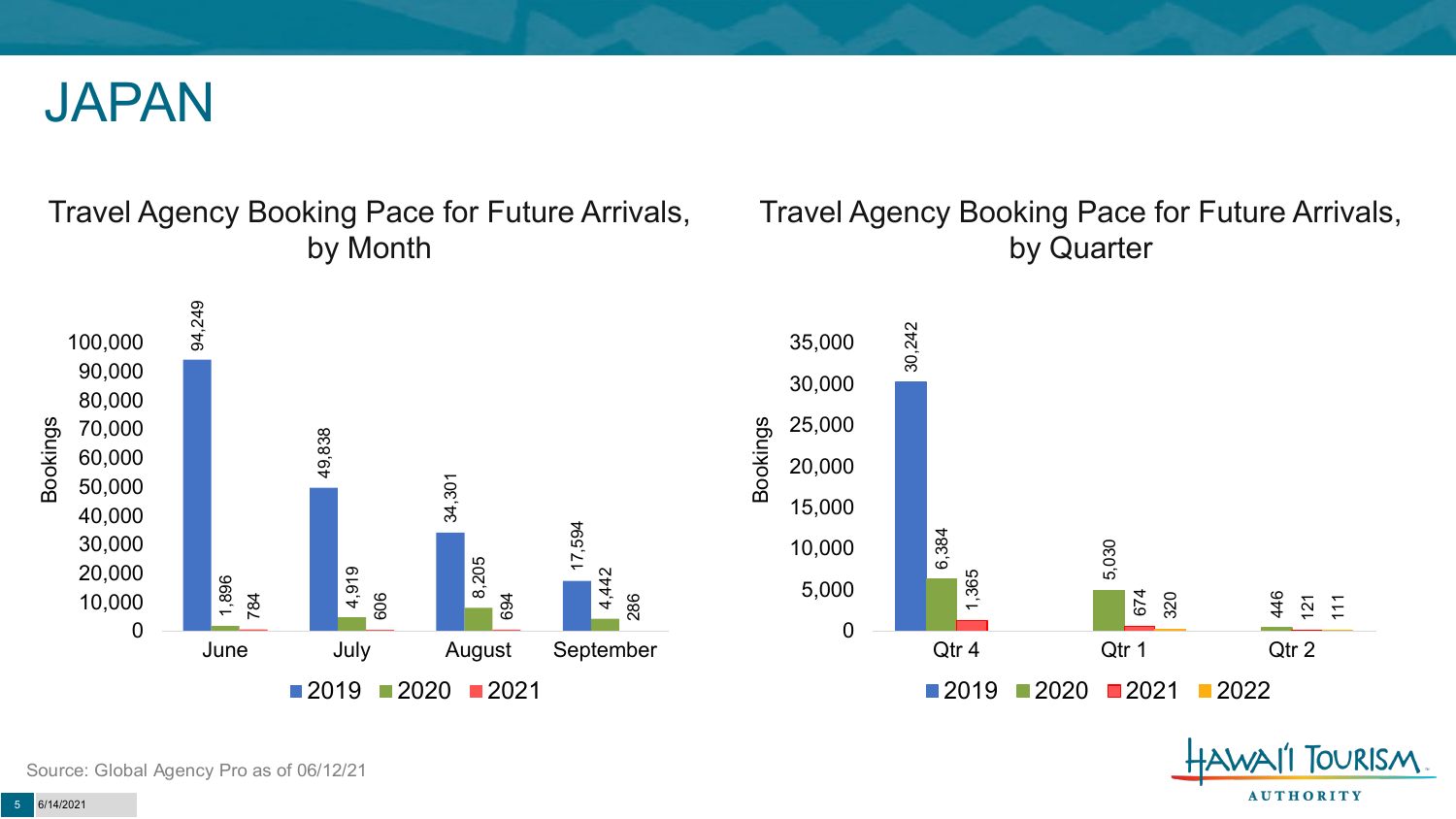#### CANADA

#### Travel Agency Booking Pace for Future Arrivals, by Month

#### Travel Agency Booking Pace for Future Arrivals, by Quarter



**FOURISM AUTHORITY** 

211

102

367

Source: Global Agency Pro as of 06/12/21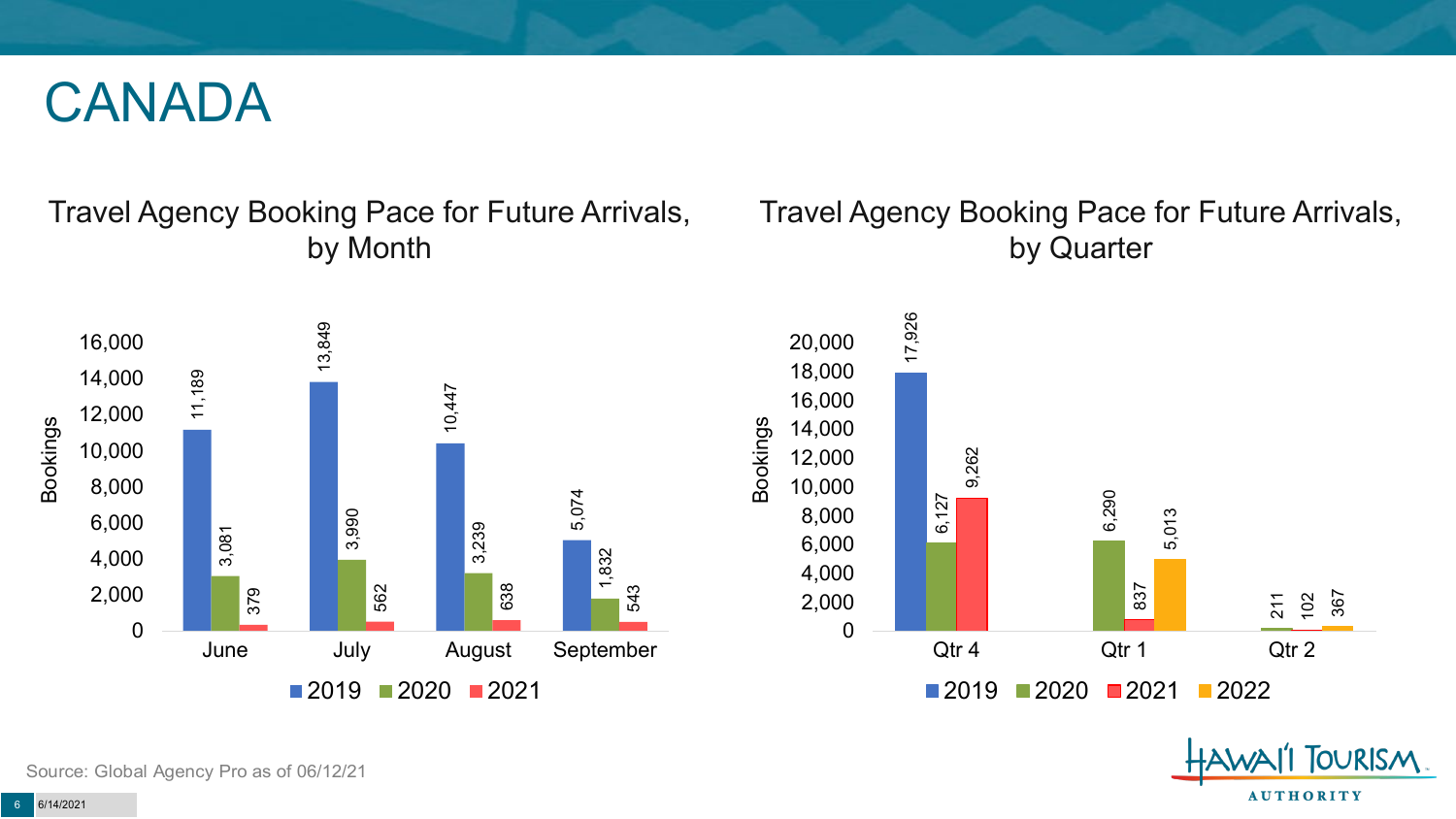#### KOREA

#### Travel Agency Booking Pace for Future Arrivals, by Month



#### Travel Agency Booking Pace for Future Arrivals, by Quarter



OURISM.

**AUTHORITY** 

Source: Global Agency Pro as of 06/12/21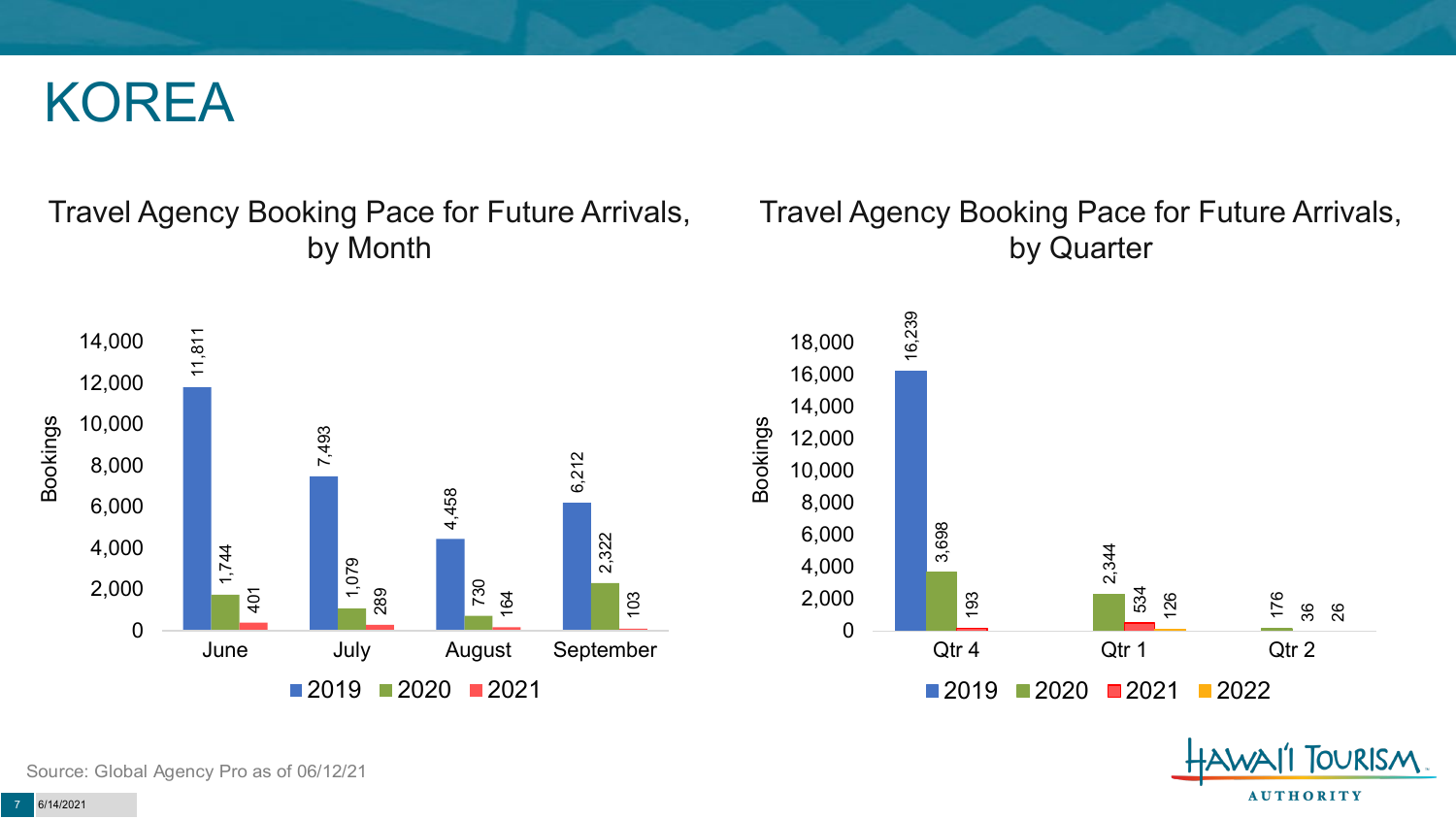#### AUSTRALIA

Travel Agency Booking Pace for Future Arrivals, by Month



#### Travel Agency Booking Pace for Future Arrivals, by Quarter



OURISM.

**AUTHORITY** 

Source: Global Agency Pro as of 06/12/21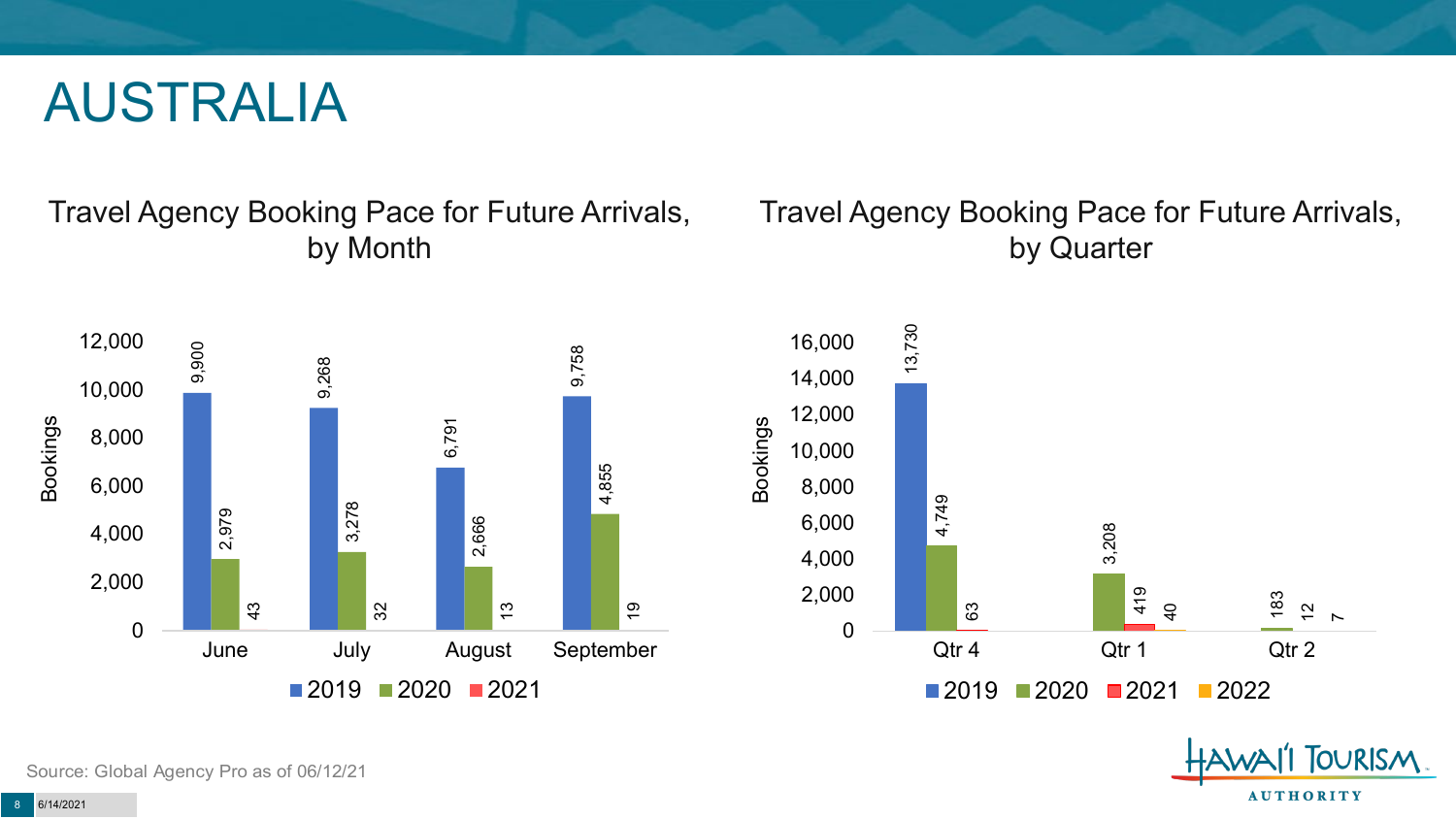# O'ahu by Month 2021



Canada<br>ଁ<br>ଡି

5,104







5,505

2,125

 $\overline{5}$ 

1,738 1,762 185 225  $\Omega$ 1,000 2,000 3,000 4,000 June July August September Bookings  $2019$  2020 2021

Source: Global Agency Pro as of 06/12/21

6,010

5,000 6,000 7,000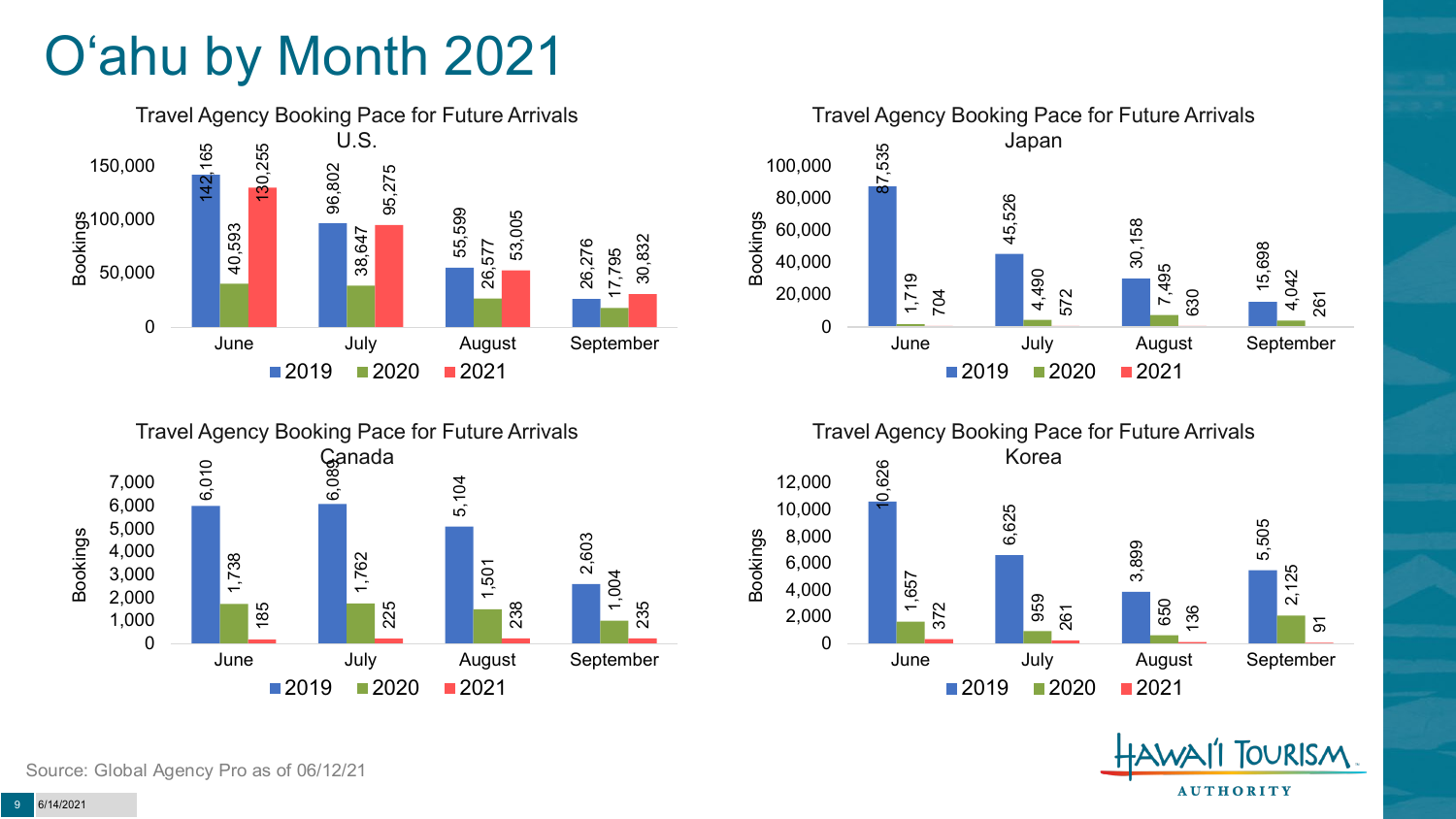# O'ahu by Month 2021 (cont.)



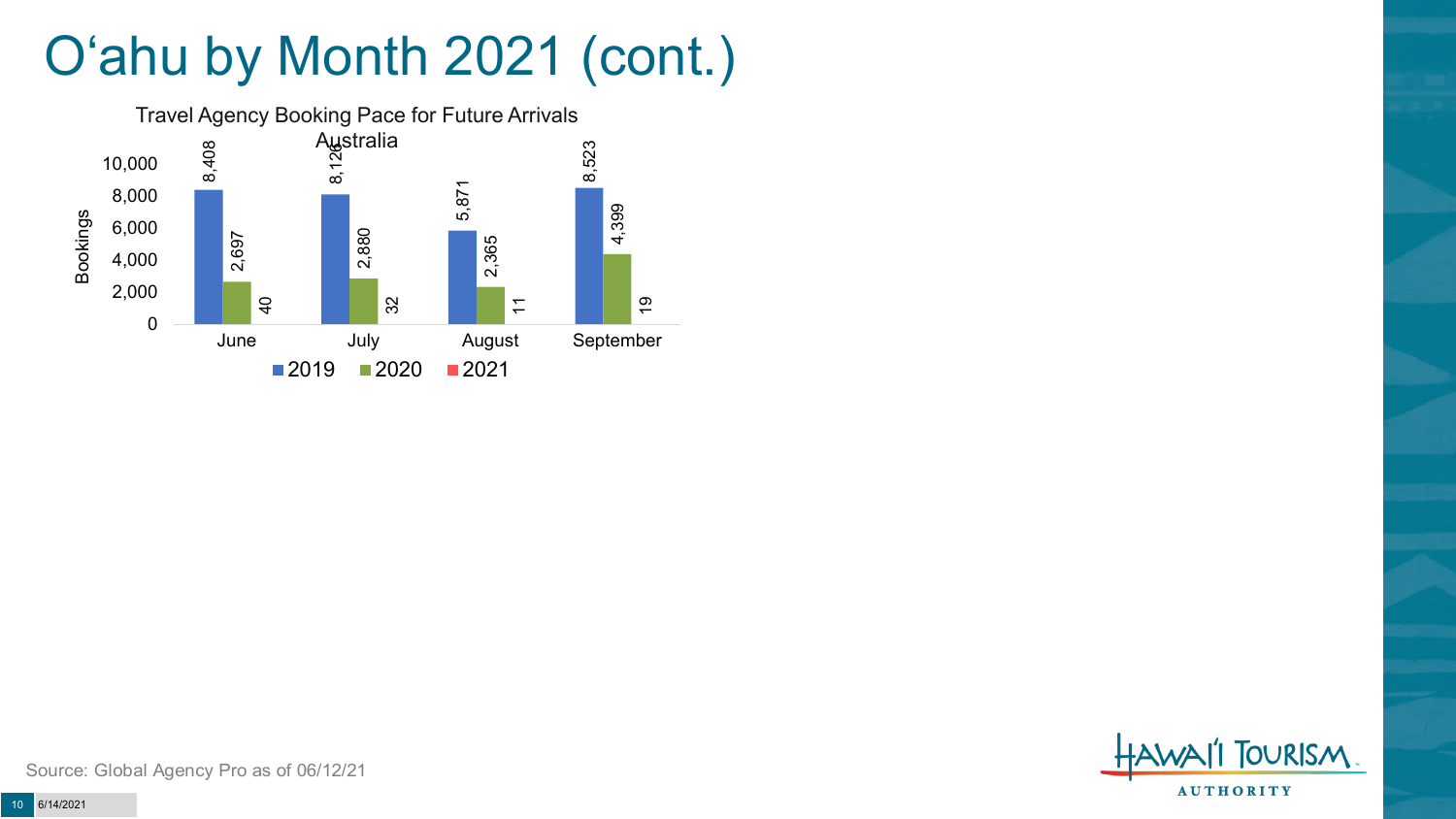### O'ahu by Quarter 2021









**TOURISM** 

**AUTHORITY** 

Source: Global Agency Pro as of 06/12/21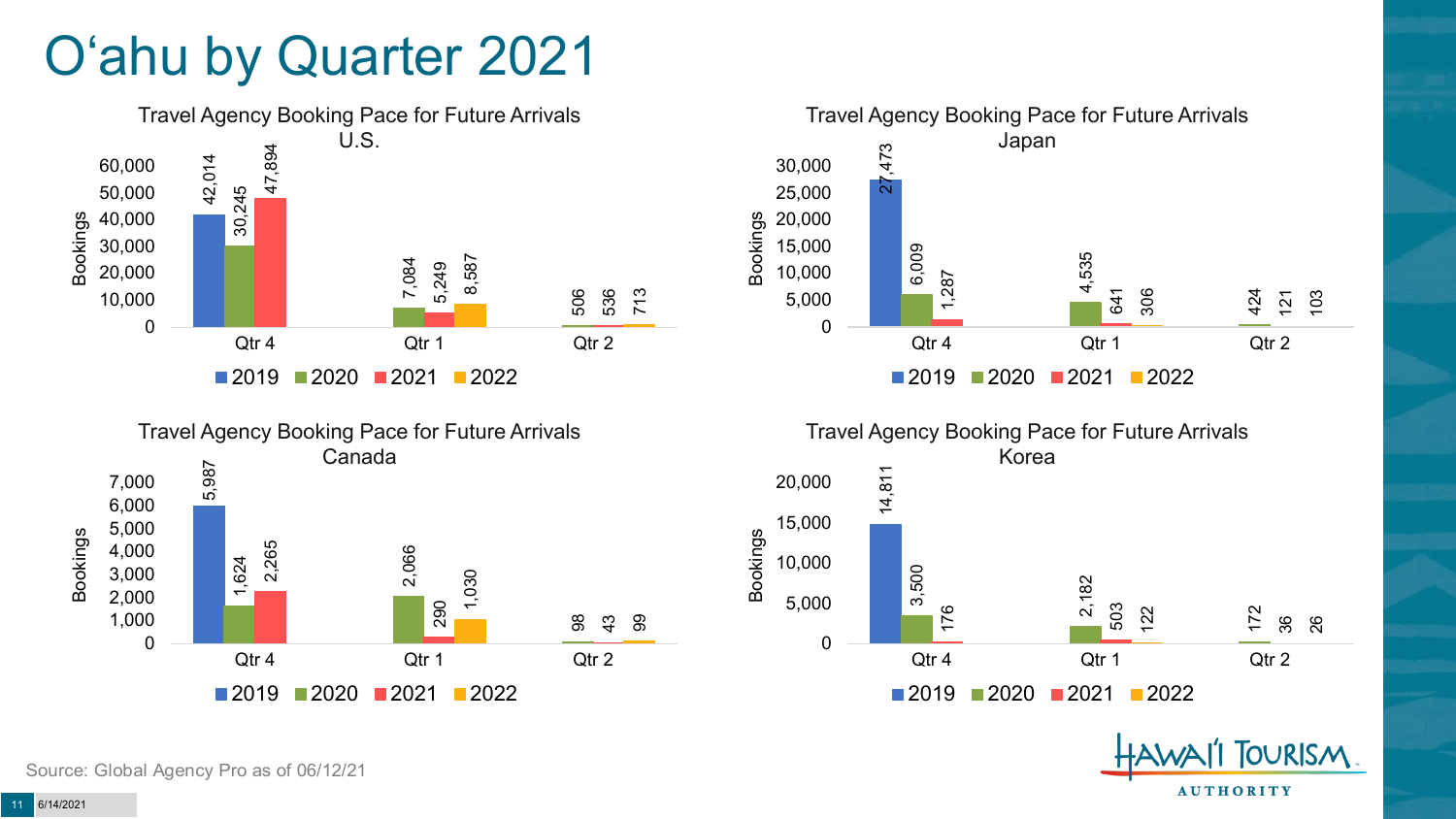### O'ahu by Quarter 2021 (cont.)



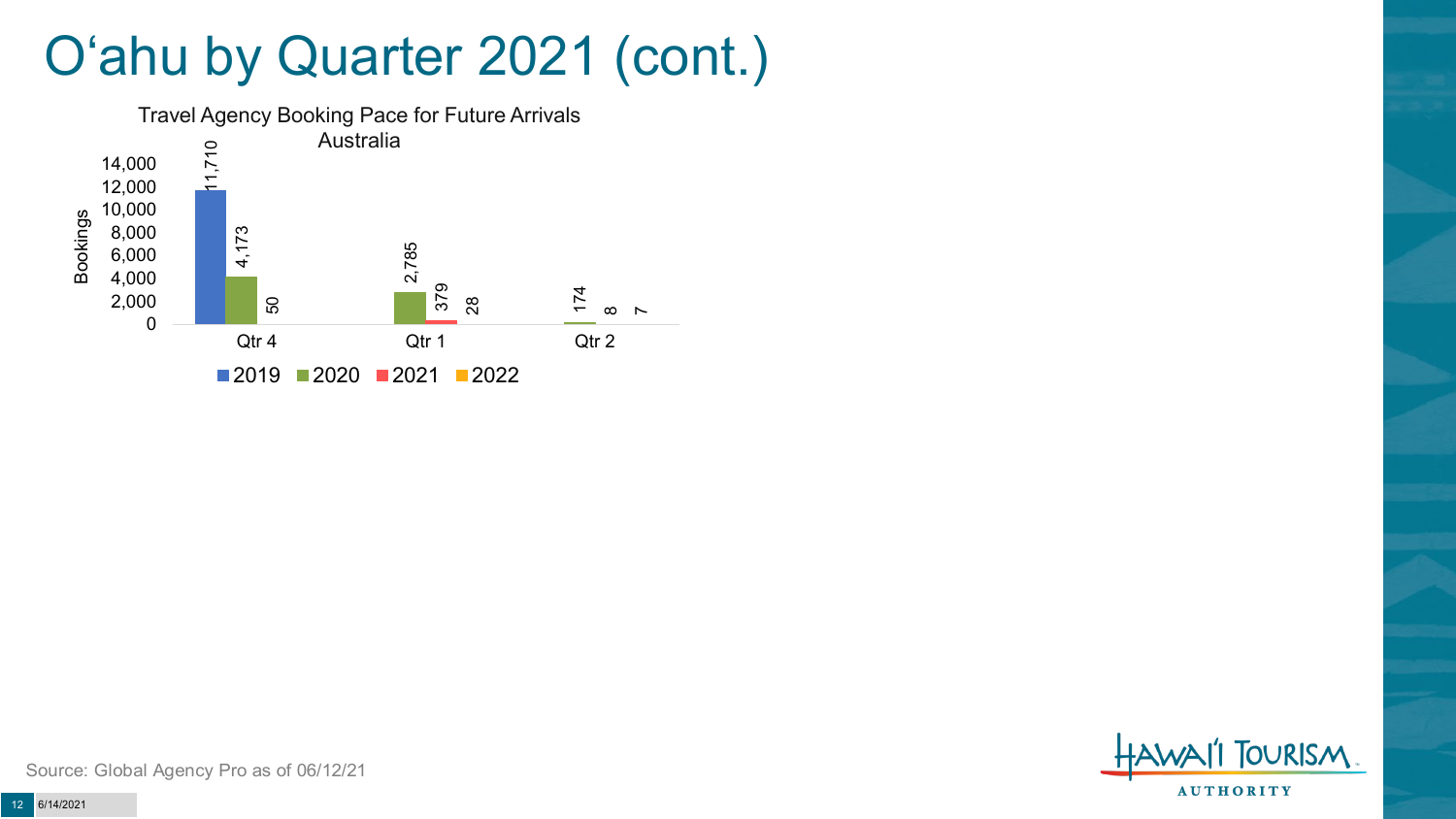## Maui by Month 2021







Travel Agency Booking Pace for Future Arrivals Korea

Bookings



**TOURISM AUTHORITY** 

Source: Global Agency Pro as of 06/12/21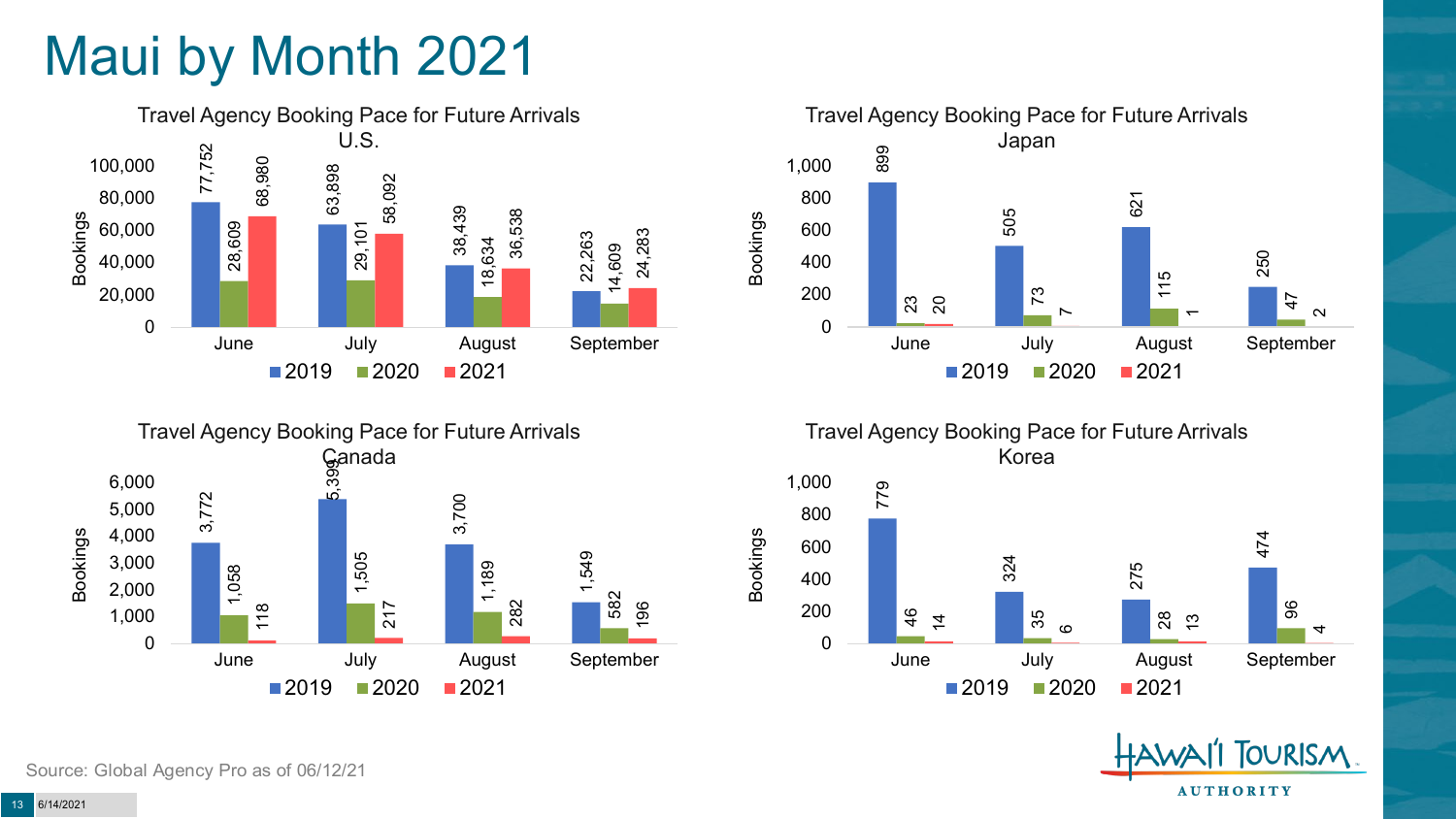# Maui by Month 2021 (cont.)



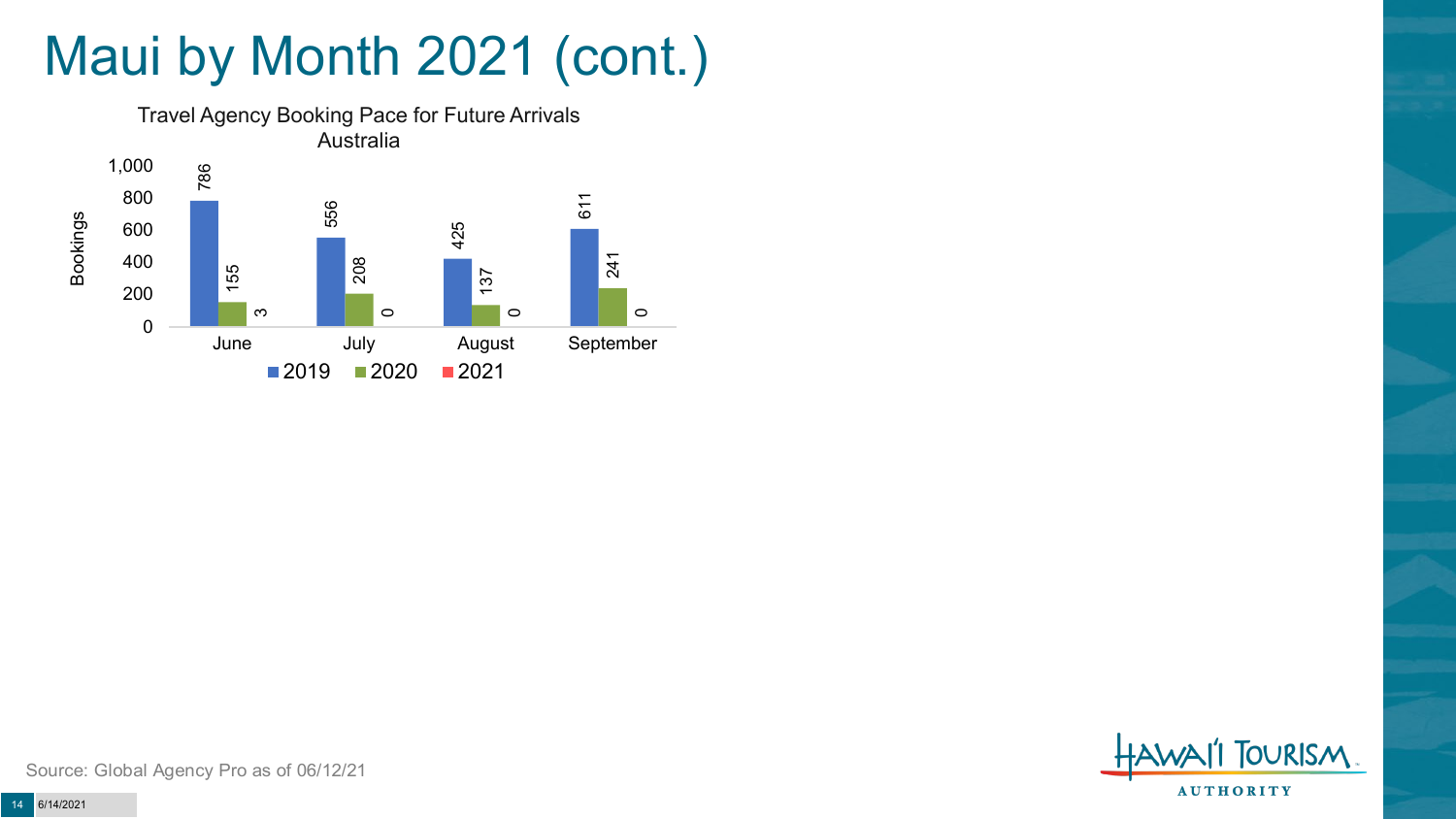### Maui by Quarter 2021









**OURISM** 

**AUTHORITY** 

Source: Global Agency Pro as of 06/12/21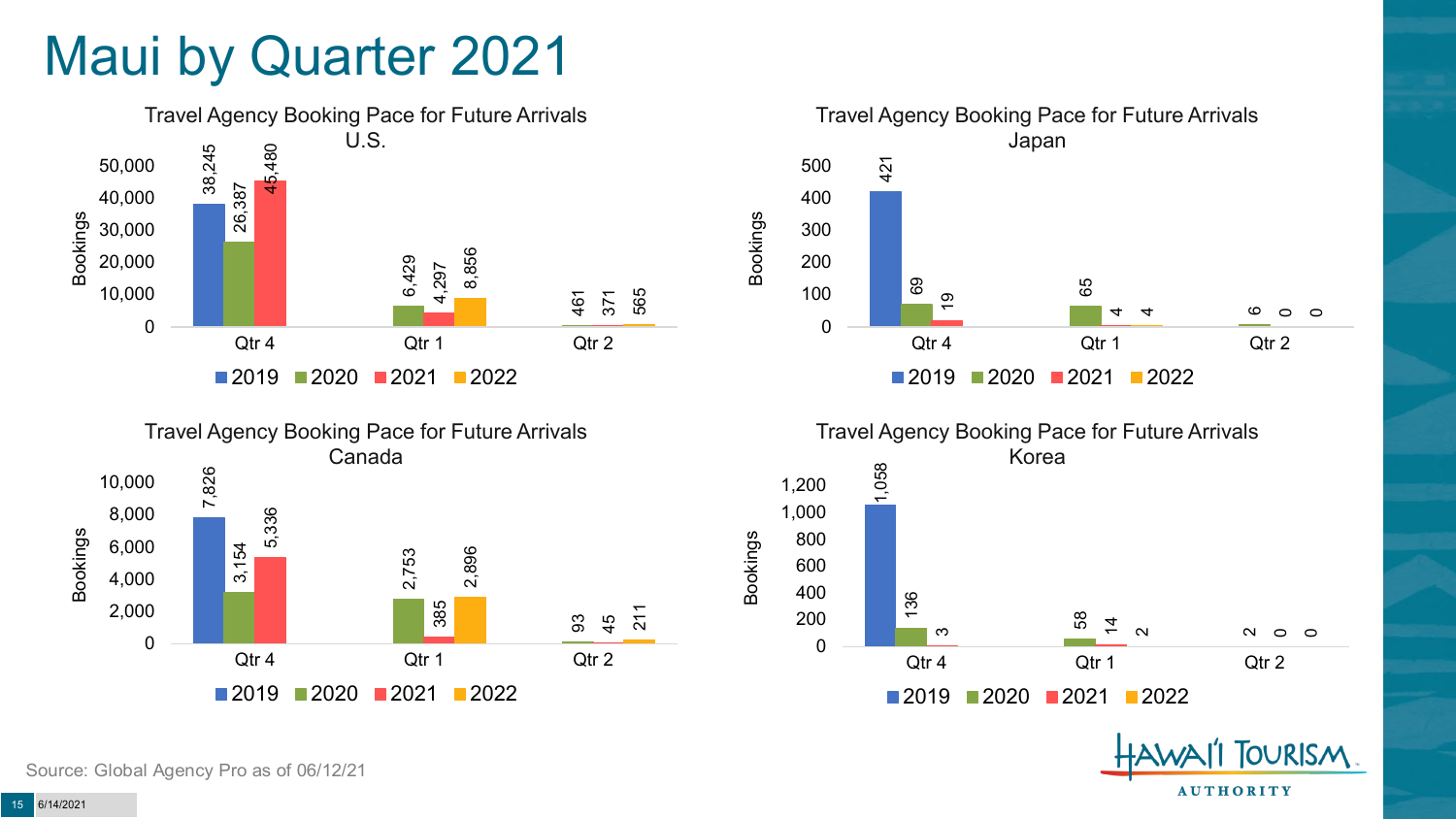### Maui by Quarter 2021 (cont.)



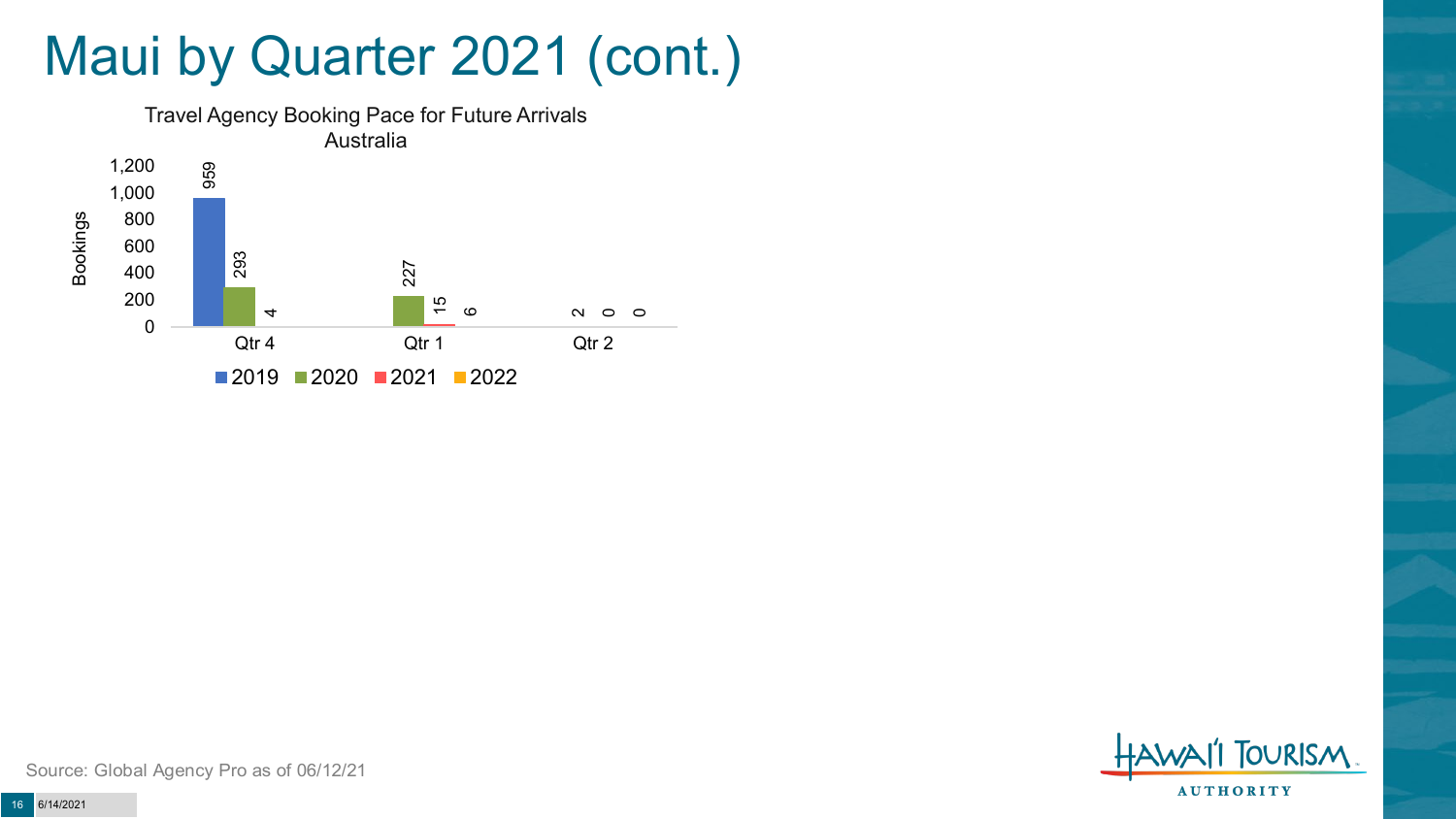# Moloka'i by Month 2021









Bookings



Source: Global Agency Pro as of 06/12/21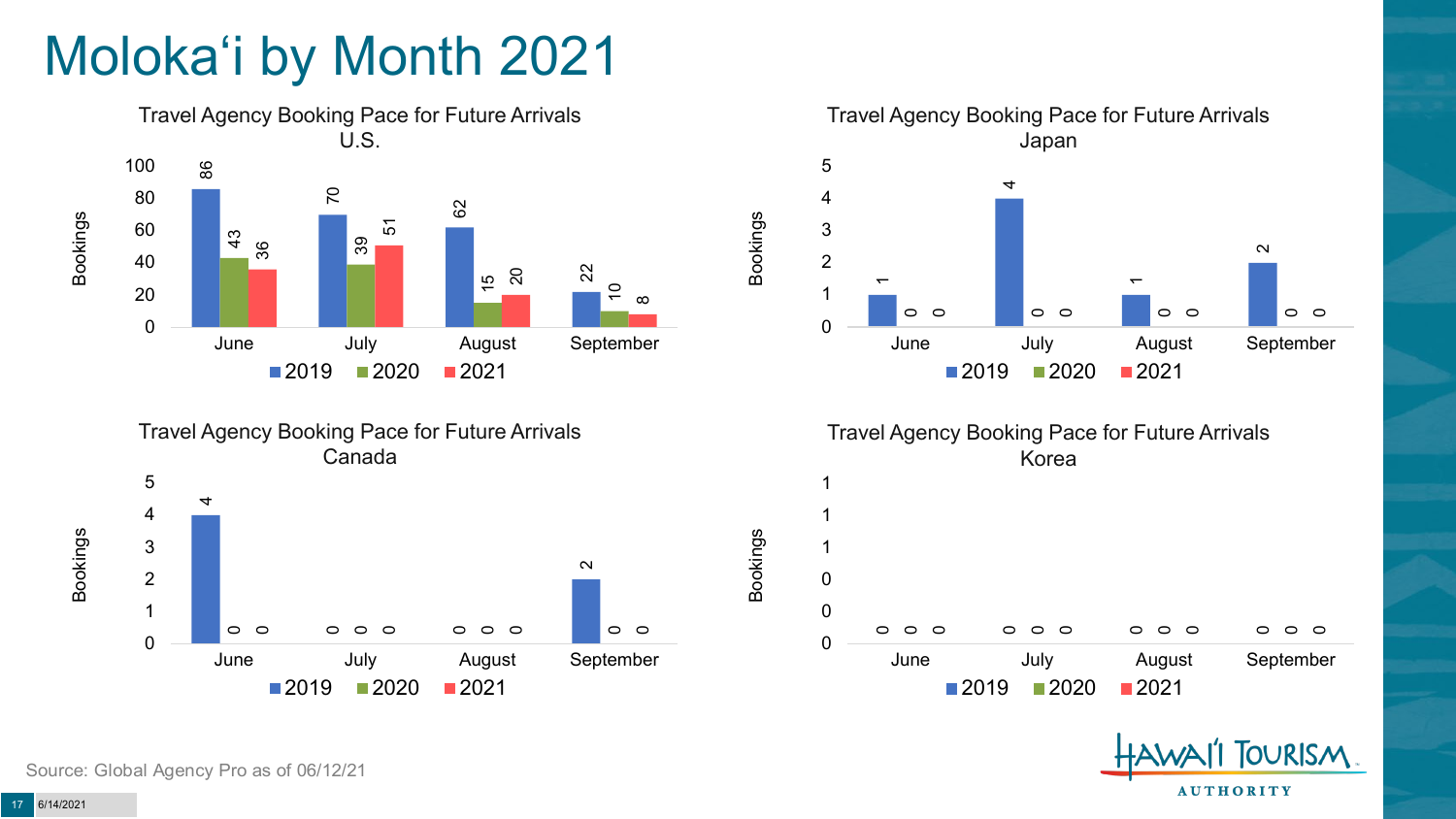# Moloka'i by Month 2021 (cont.)



**OURISM AUTHORITY** 

Source: Global Agency Pro as of 06/12/21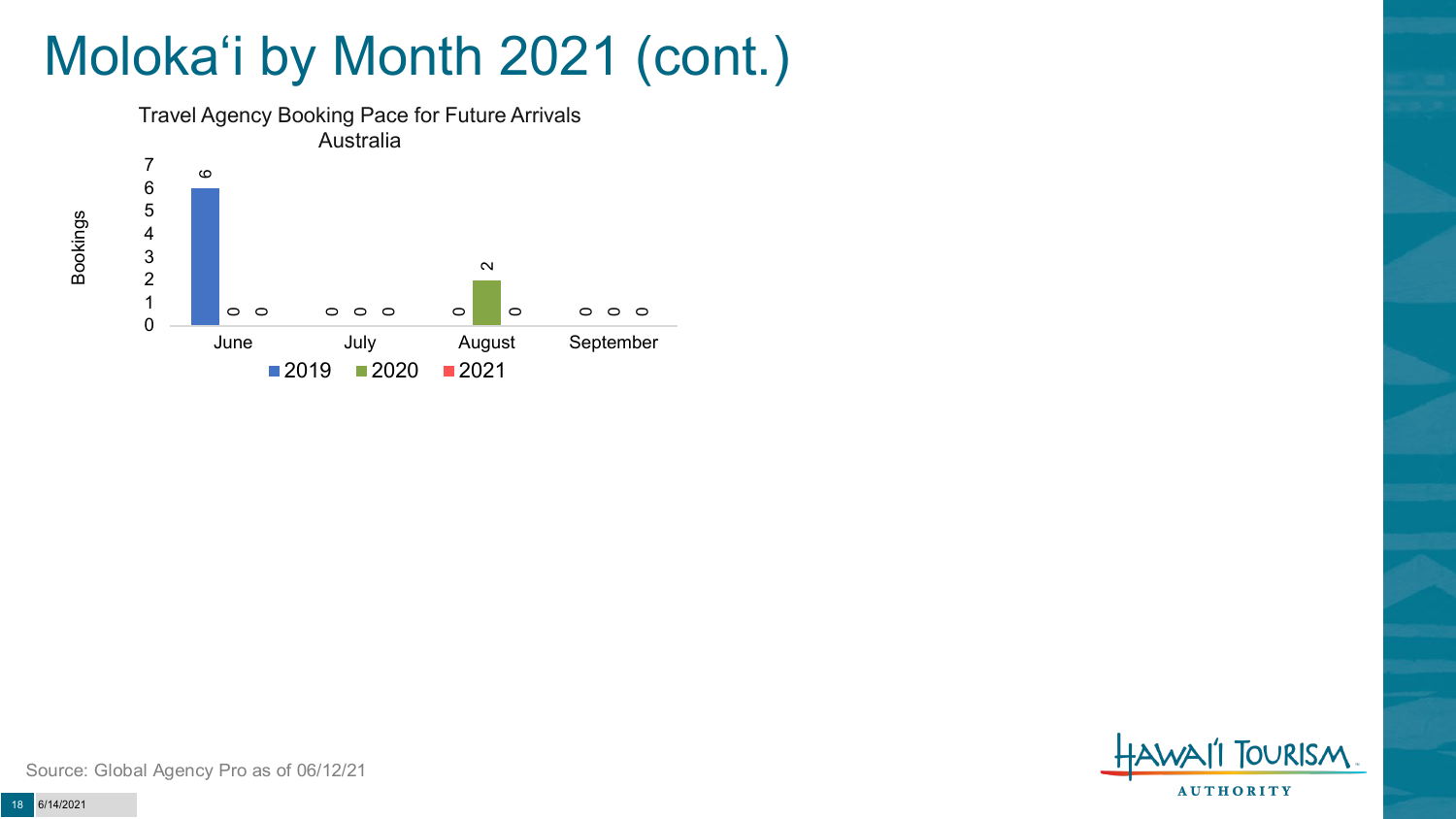## Moloka'i by Quarter 2021









Bookings





Source: Global Agency Pro as of 06/12/21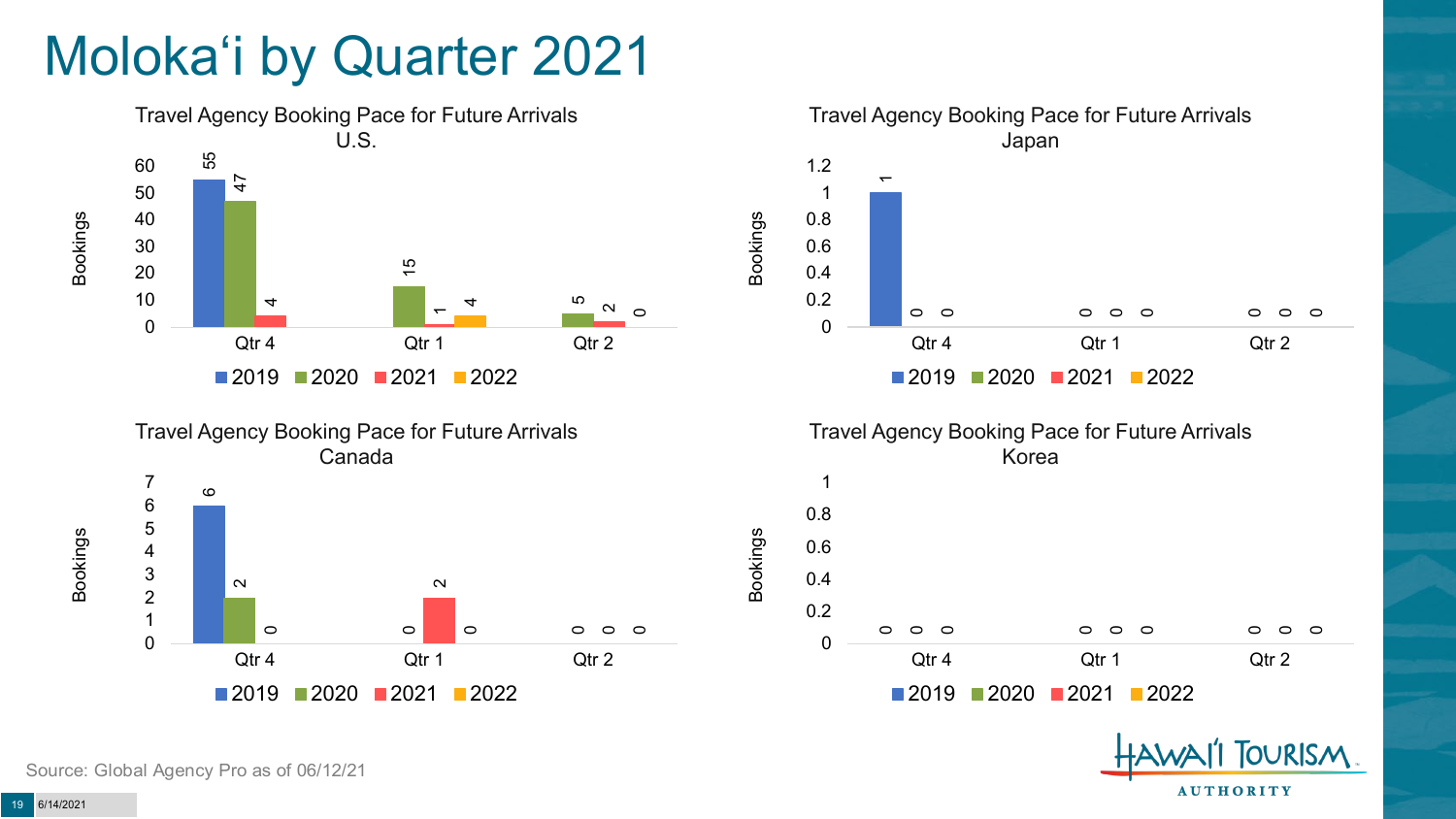### Moloka'i by Quarter 2021 (cont.)





Source: Global Agency Pro as of 06/12/21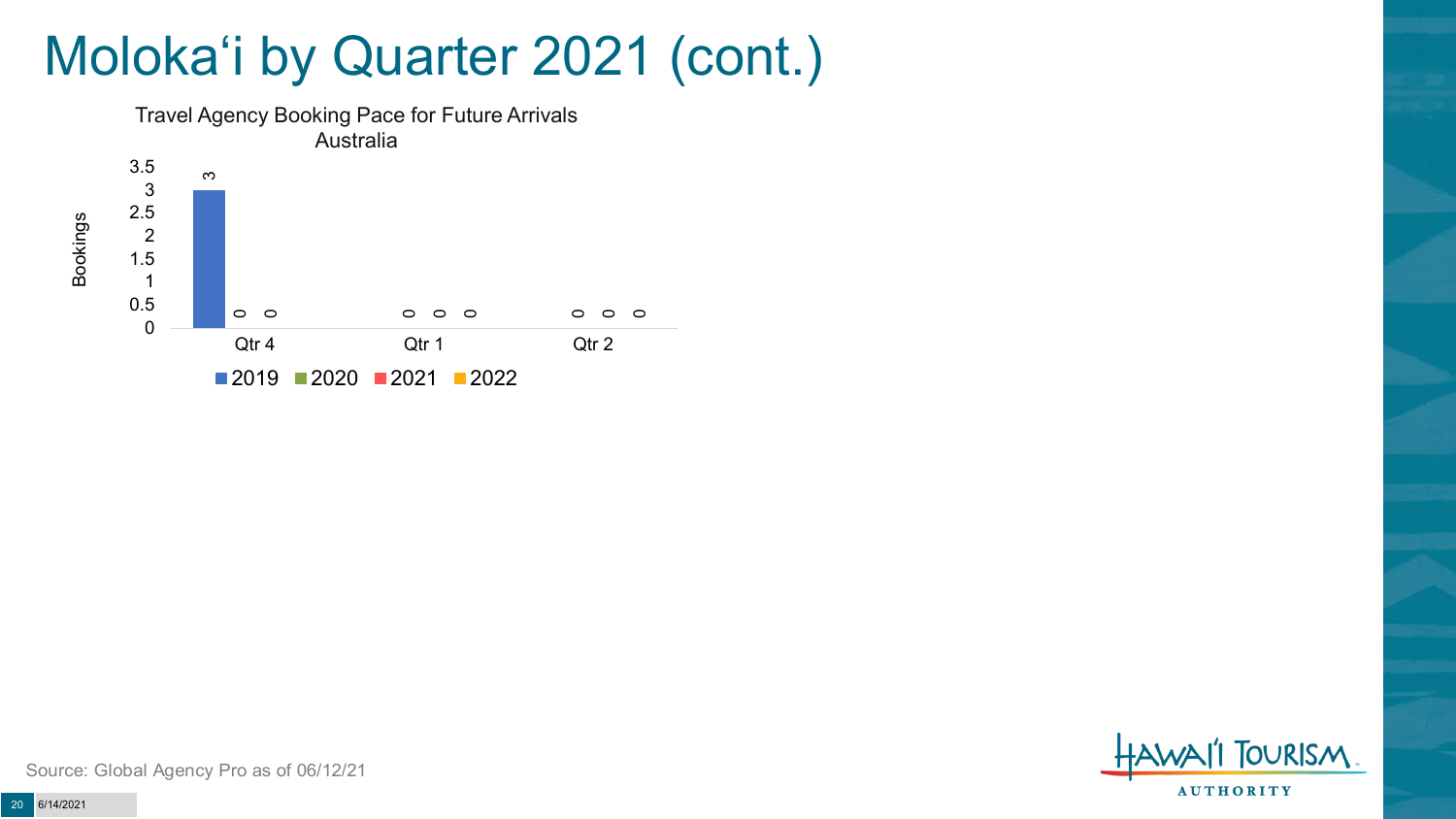# Lāna'i by Month 2021







Travel Agency Booking Pace for Future Arrivals Korea

Bookings





Source: Global Agency Pro as of 06/12/21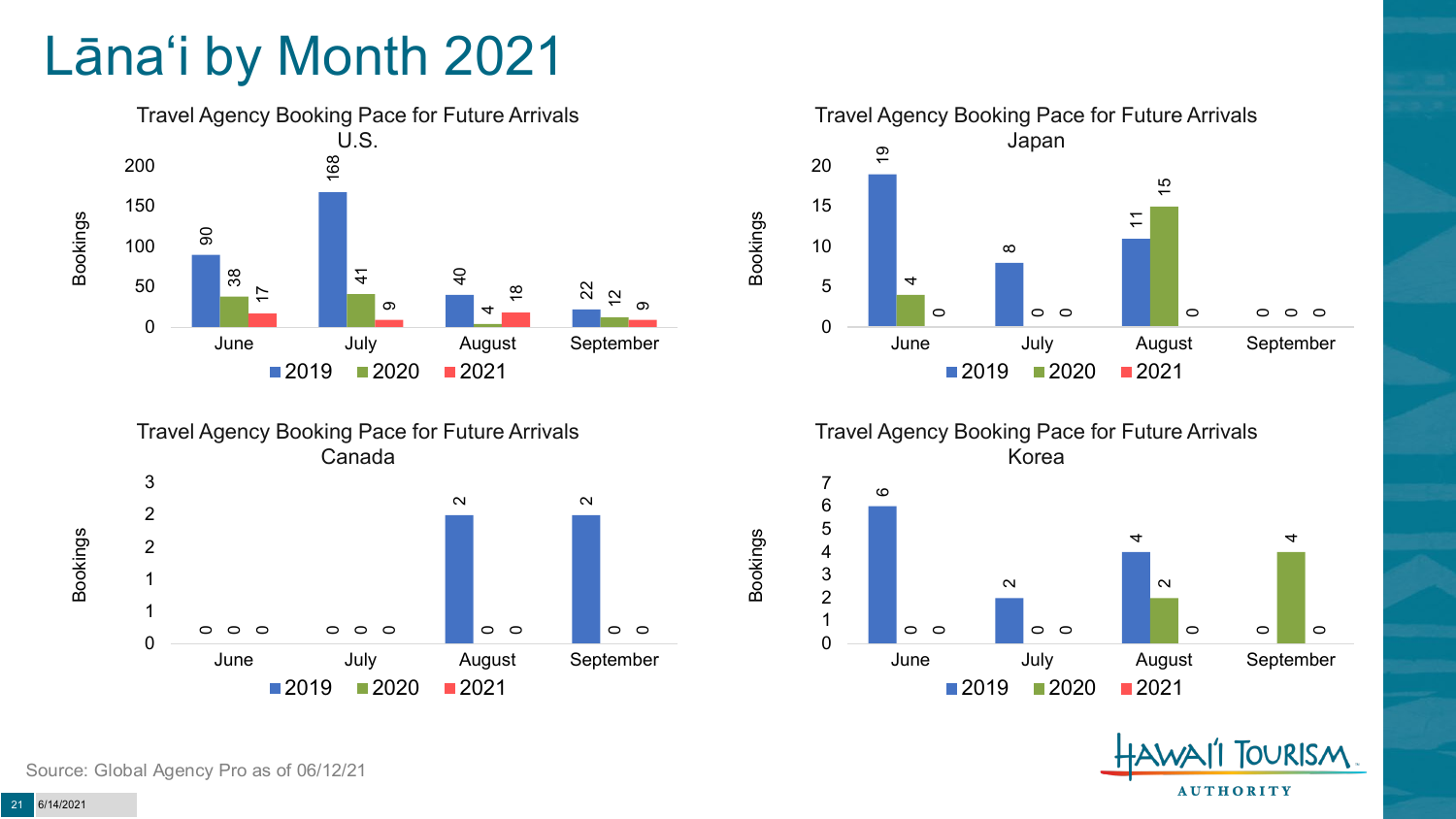## Lāna'i by Month 2021 (cont.)



**OURISM AUTHORITY**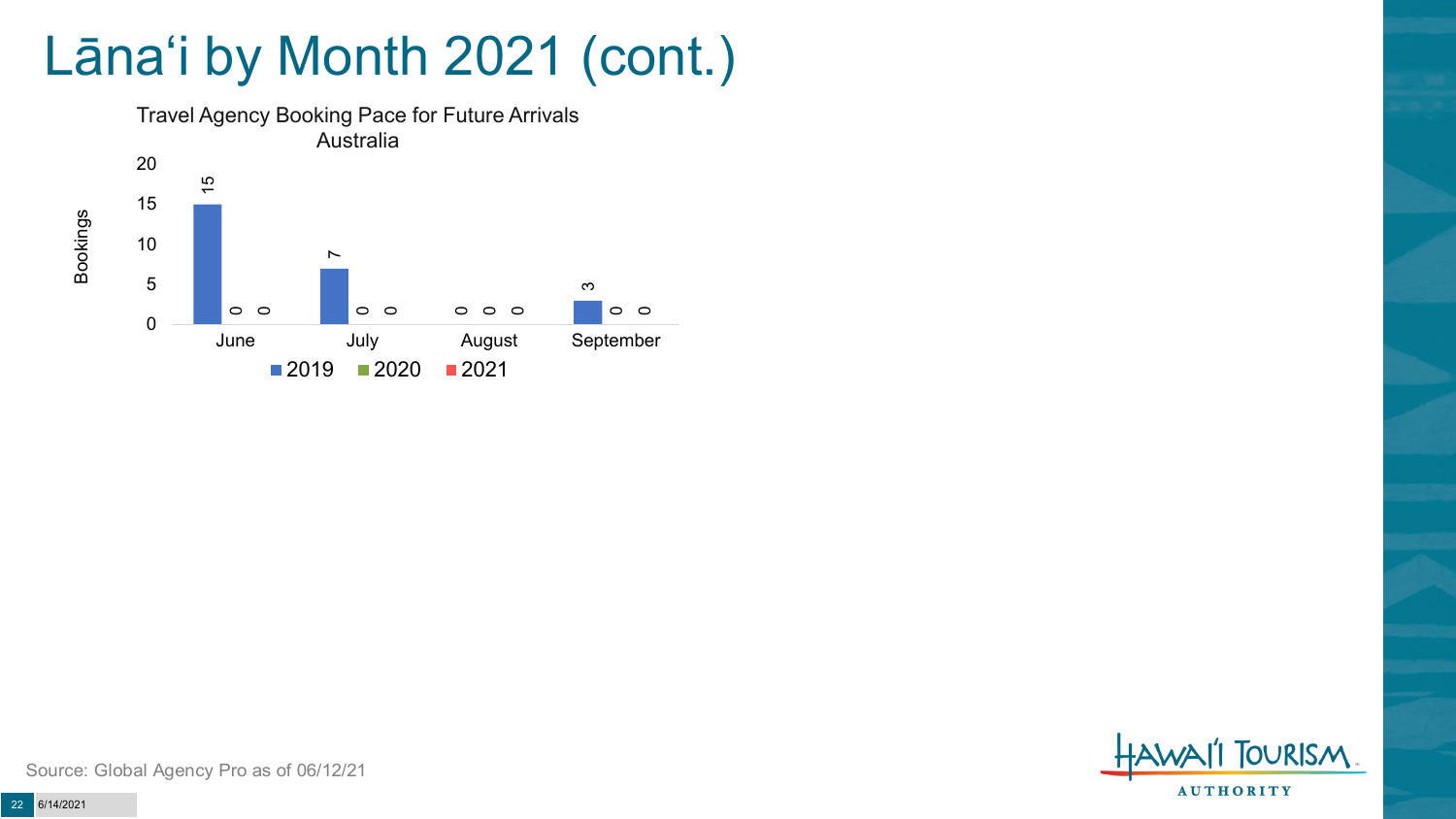#### Lāna'i by Quarter 2021



**OURISM** 

**AUTHORITY** 

Source: Global Agency Pro as of 06/12/21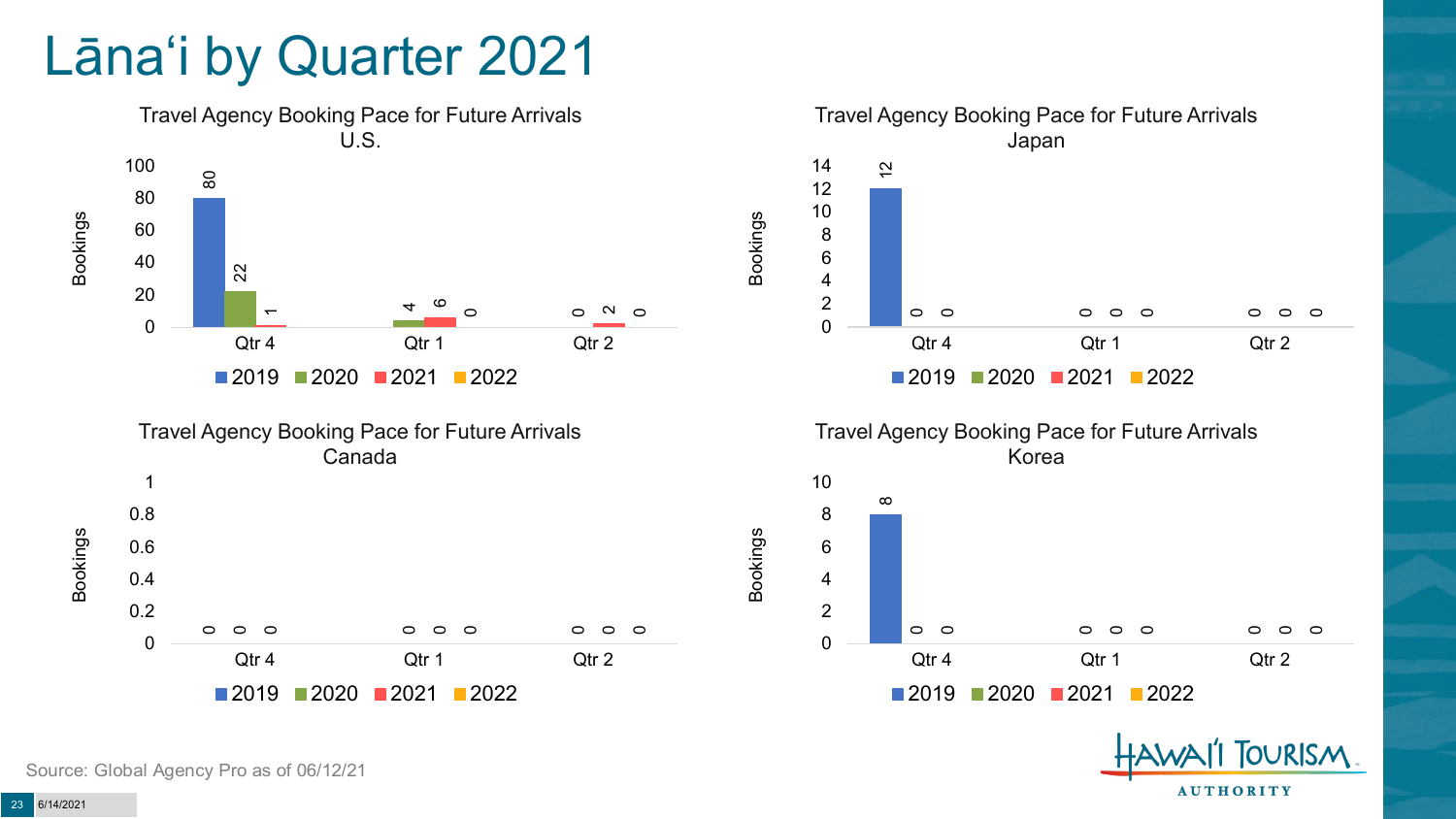### Lāna'i by Quarter 2021 (cont.)





Source: Global Agency Pro as of 06/12/21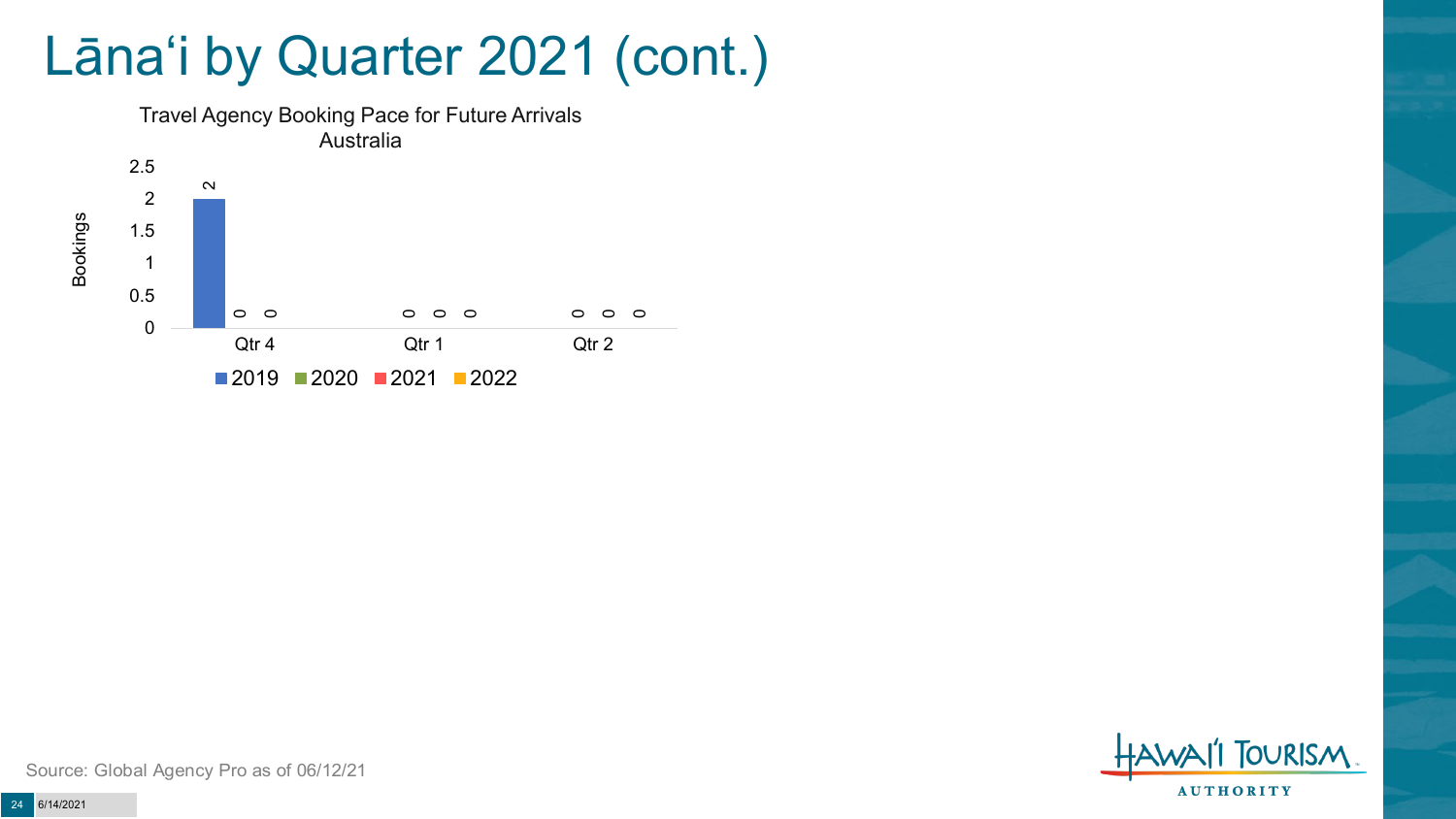# Kaua'i by Month 2021











Source: Global Agency Pro as of 06/12/21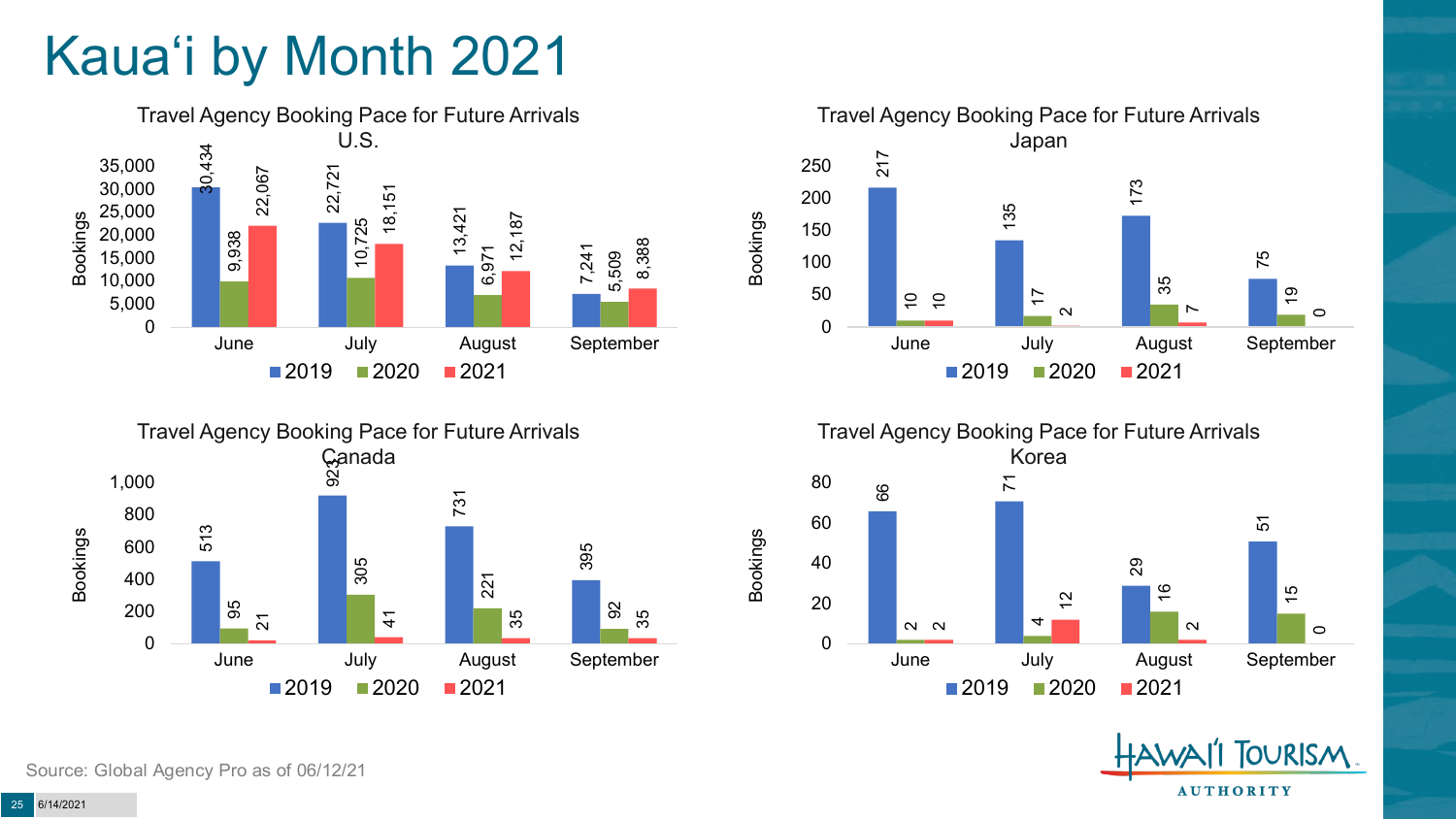# Kaua'i by Month 2021 (cont.)



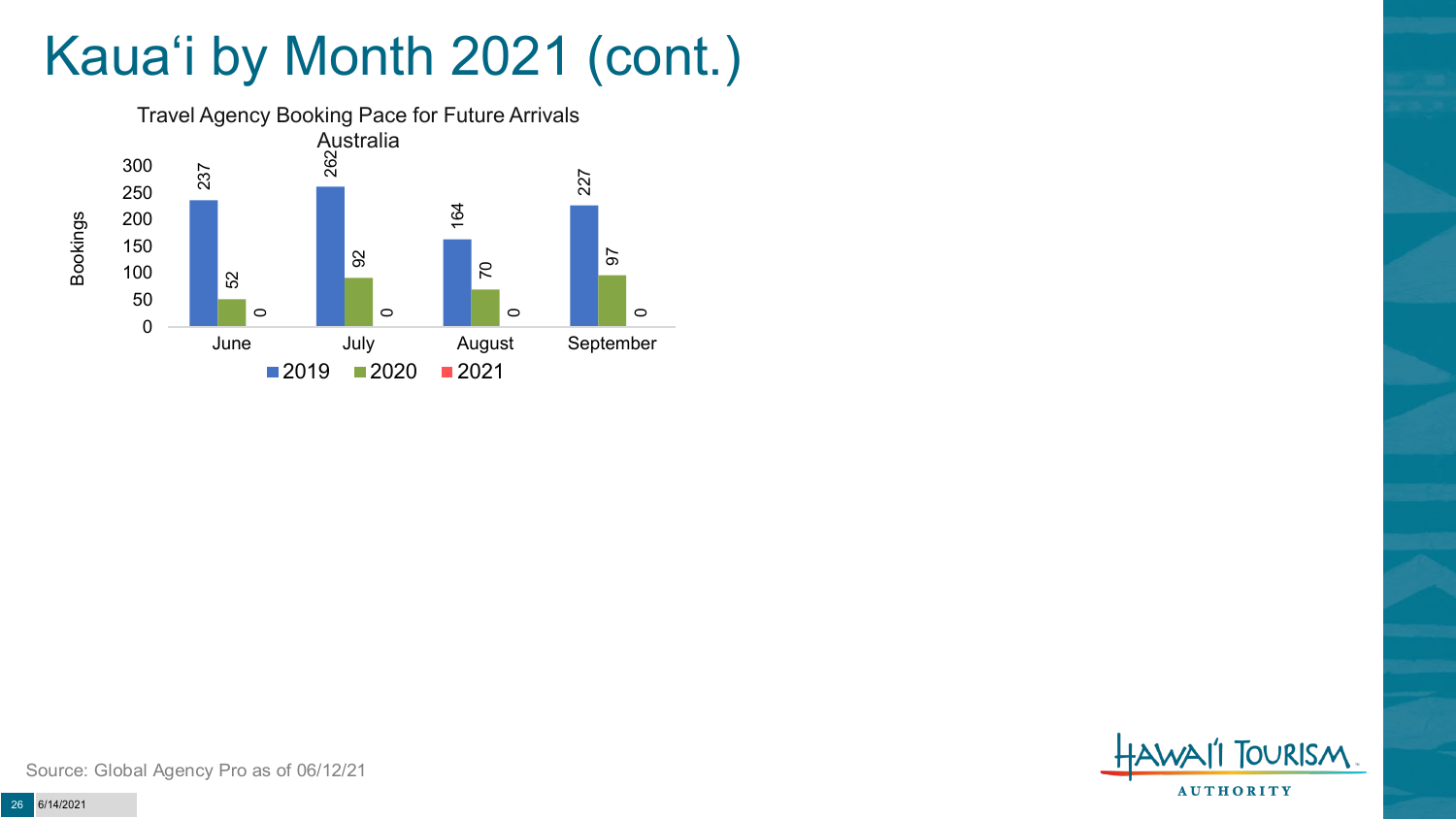### Kaua'i by Quarter 2021









Bookings



**OURISM** 

**AUTHORITY** 

Source: Global Agency Pro as of 06/12/21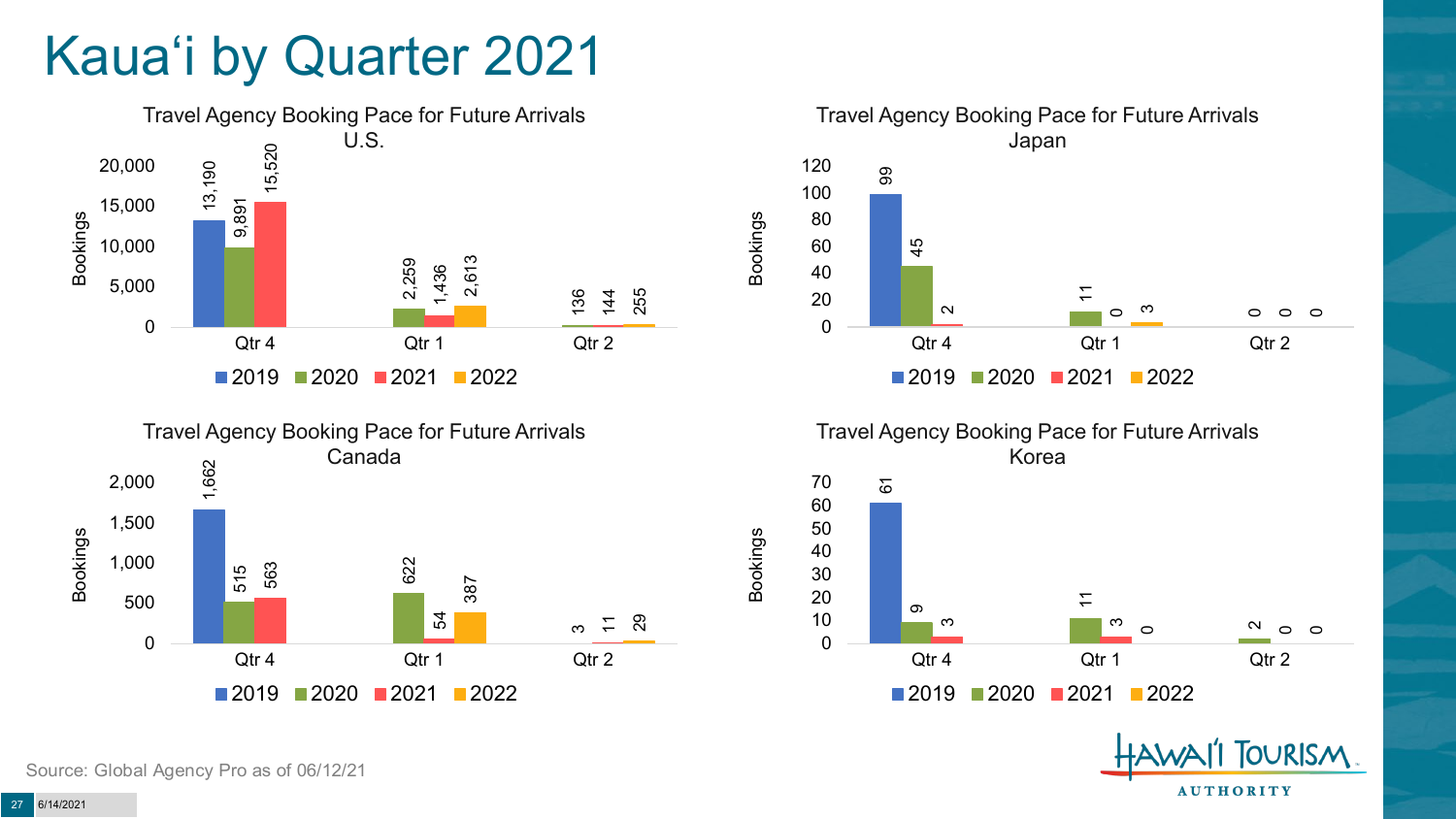### Kaua'i by Quarter 2021 (cont.)



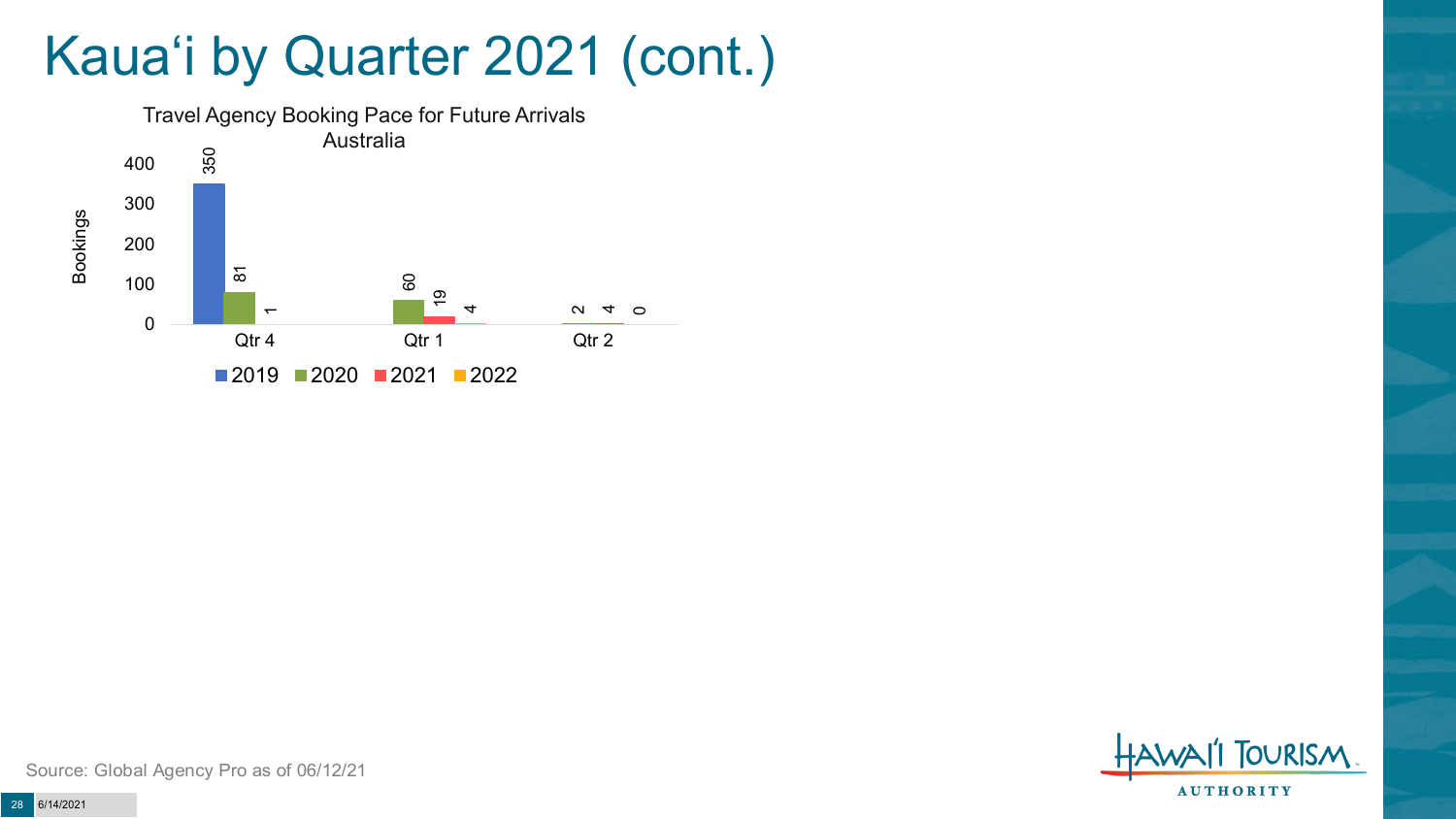# Hawai'i Island by Month 2021





Travel Agency Booking Pace for Future Arrivals





Source: Global Agency Pro as of 06/12/21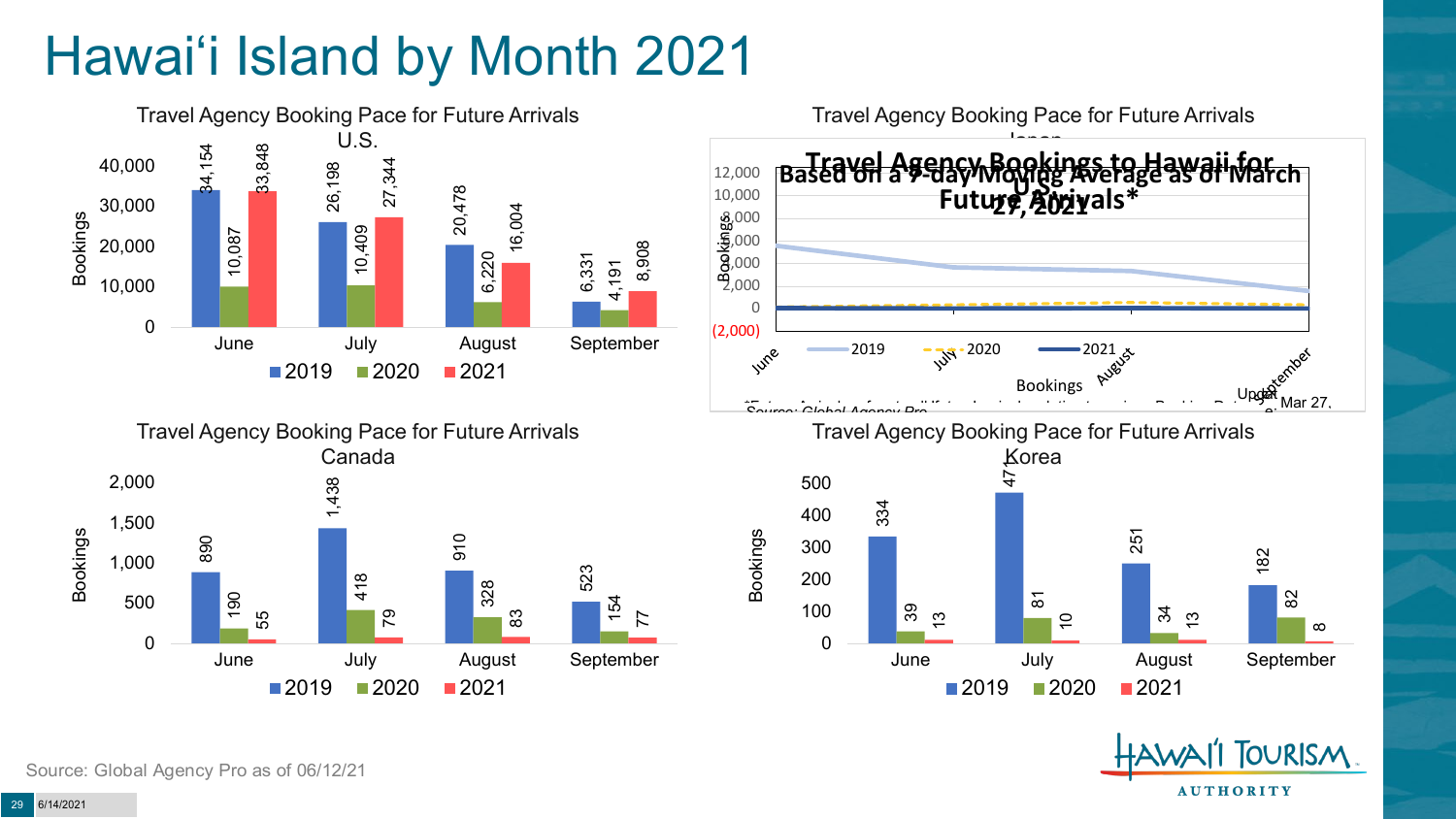# Hawai'i Island by Month 2021 (cont.)



**FOURISM AUTHORITY**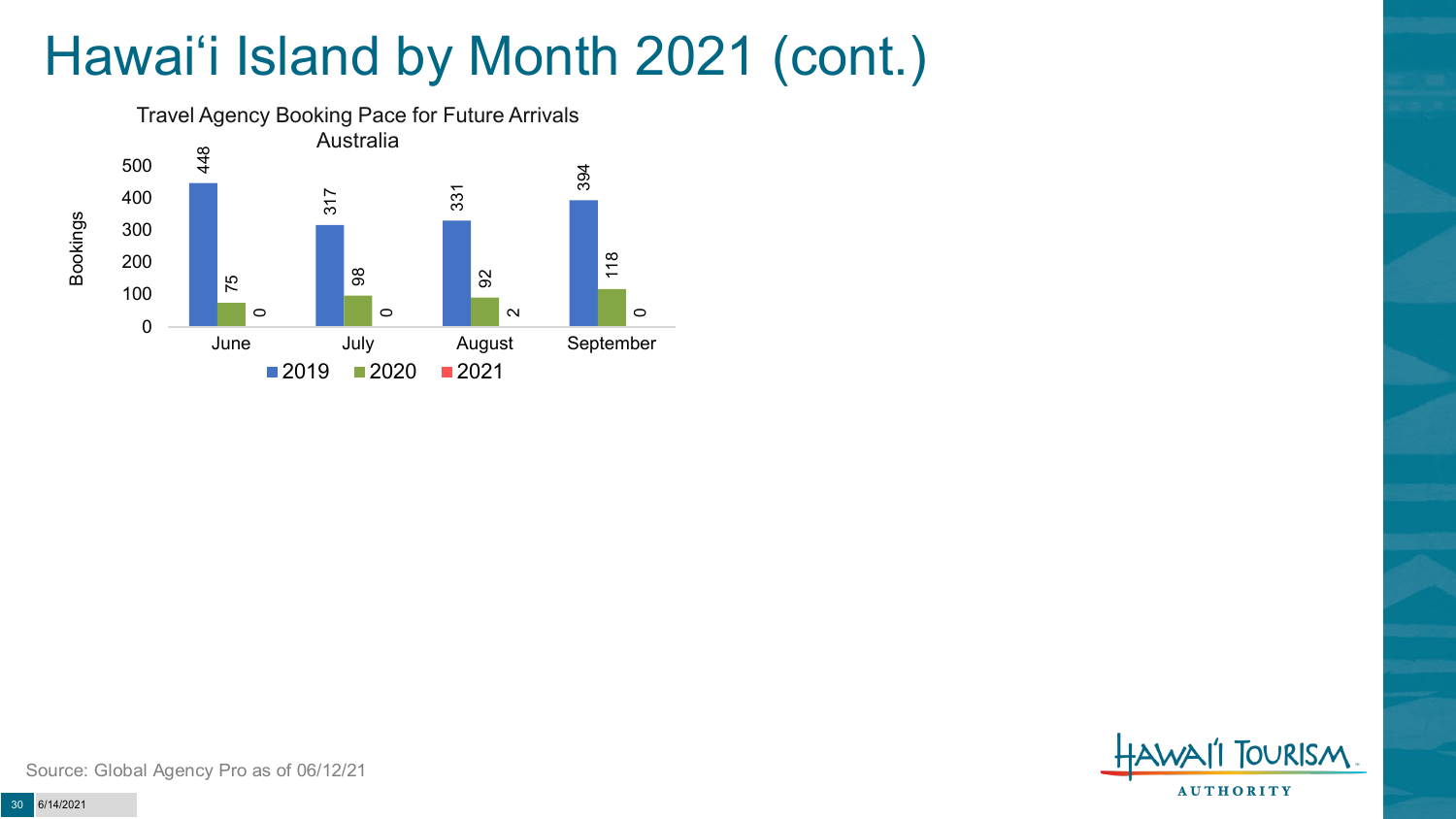# Hawai'i Island by Quarter 2021









**OURISM** 

**AUTHORITY** 

Source: Global Agency Pro as of 06/12/21